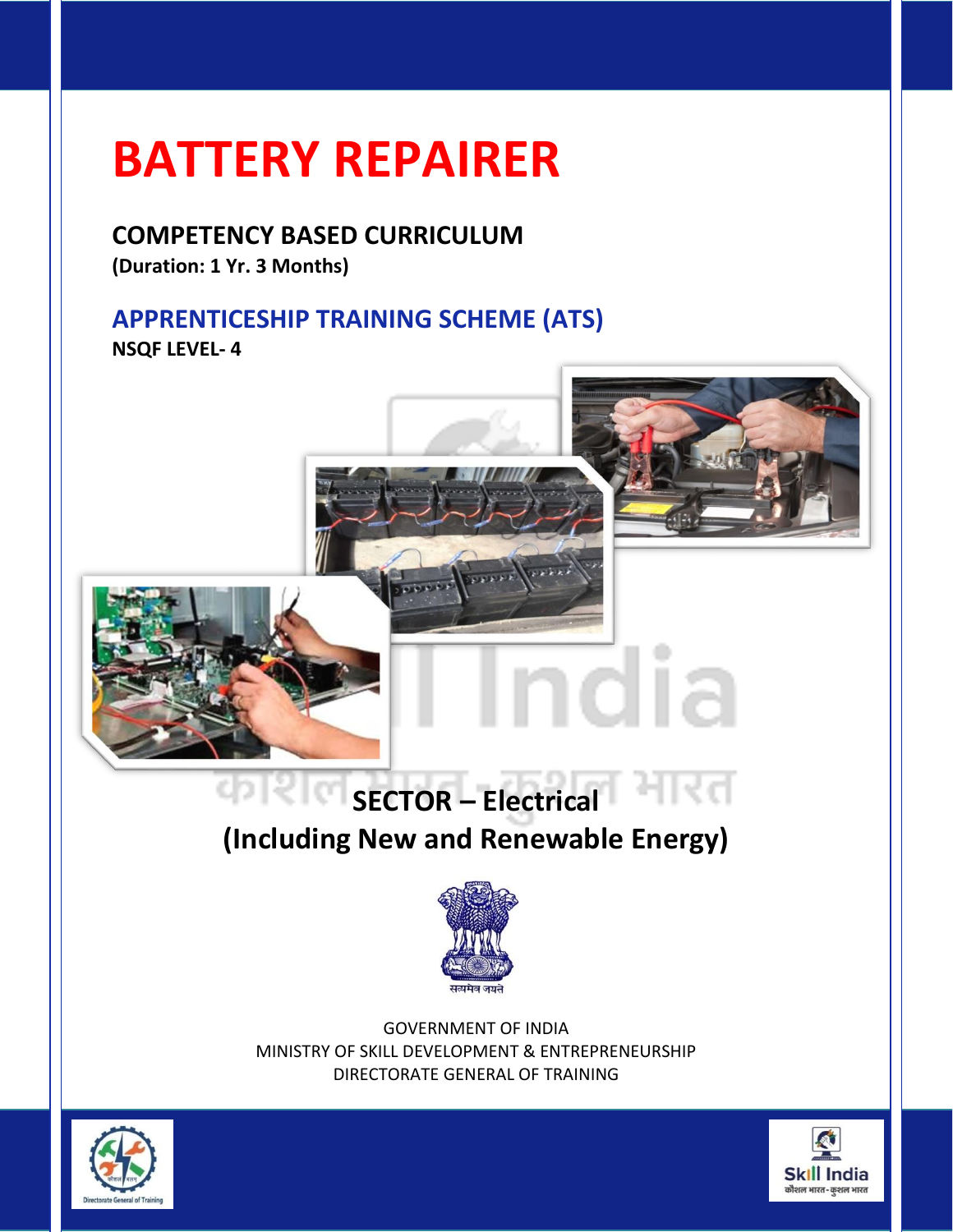**(Revised in 2018)**

#### **APPRENTICESHIP TRAINING SCHEME (ATS)**



## Skill India कौशल भारत-कुशल भारत

Developed By

Ministry of Skill Development and Entrepreneurship Directorate General of Training **CENTRAL STAFF TRAINING AND RESEARCH INSTITUTE** EN-81, Sector-V, Salt Lake City, Kolkata – 700 091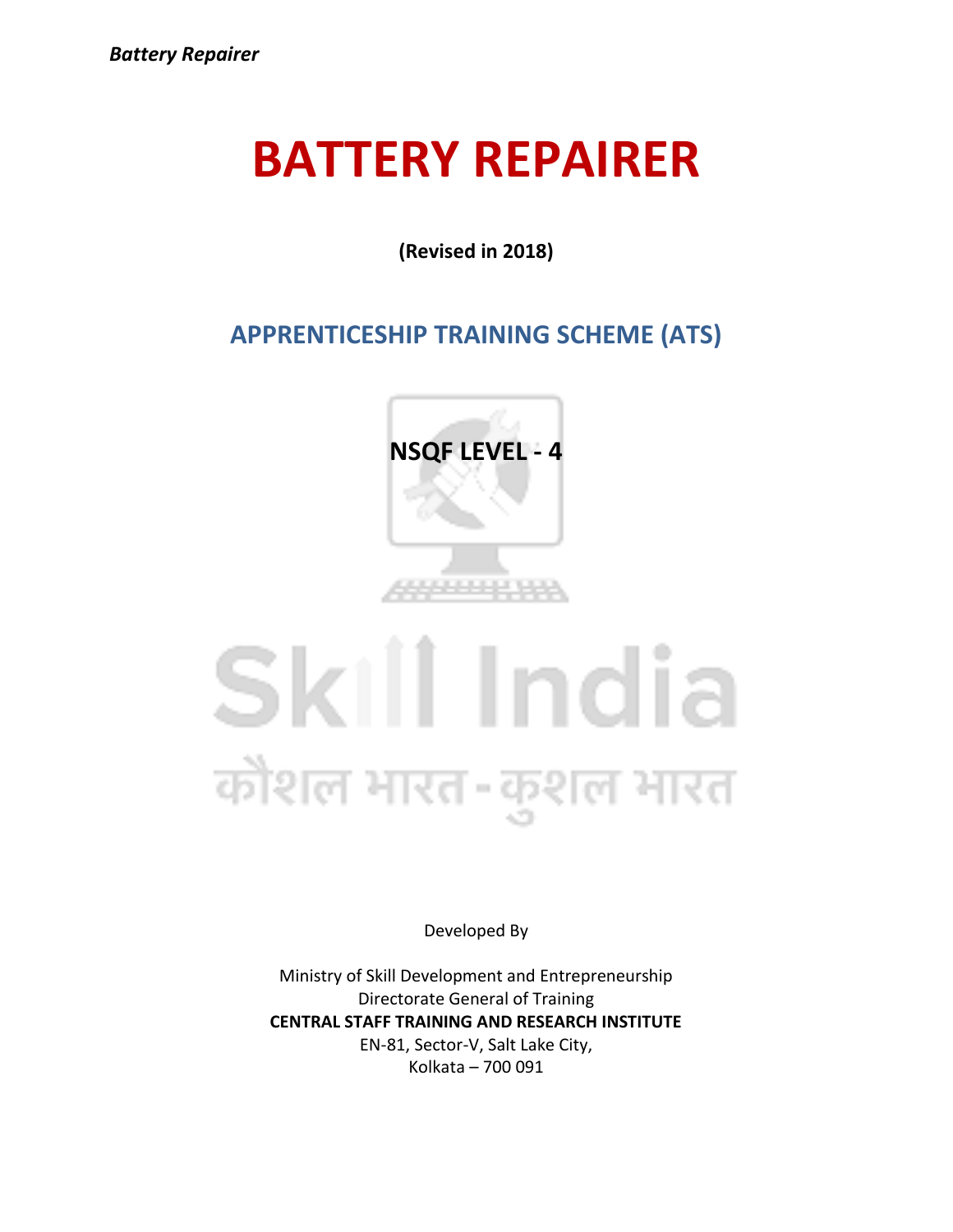The DGT sincerely express appreciation for the contribution of the Industry, State Directorate, Trade Experts and all others who contributed in revising the curriculum.

Special acknowledgement is extended by DGT to the following expert members who had contributed immensely in this curriculum.

| SI.<br>No. | <b>Name &amp; Designation</b><br>Sh./Mr./Ms. | Organization          | <b>Expert Group</b><br><b>Designation</b> |
|------------|----------------------------------------------|-----------------------|-------------------------------------------|
|            | Sh. D L Meena, ADT                           | <b>RDAT Faridabad</b> | <b>Expert Member</b>                      |
|            | Sh. D P Rana, Training Officer               | <b>RDAT Faridabad</b> | <b>Expert Member</b>                      |



# Skill India कोशल भारत-कुशल भारत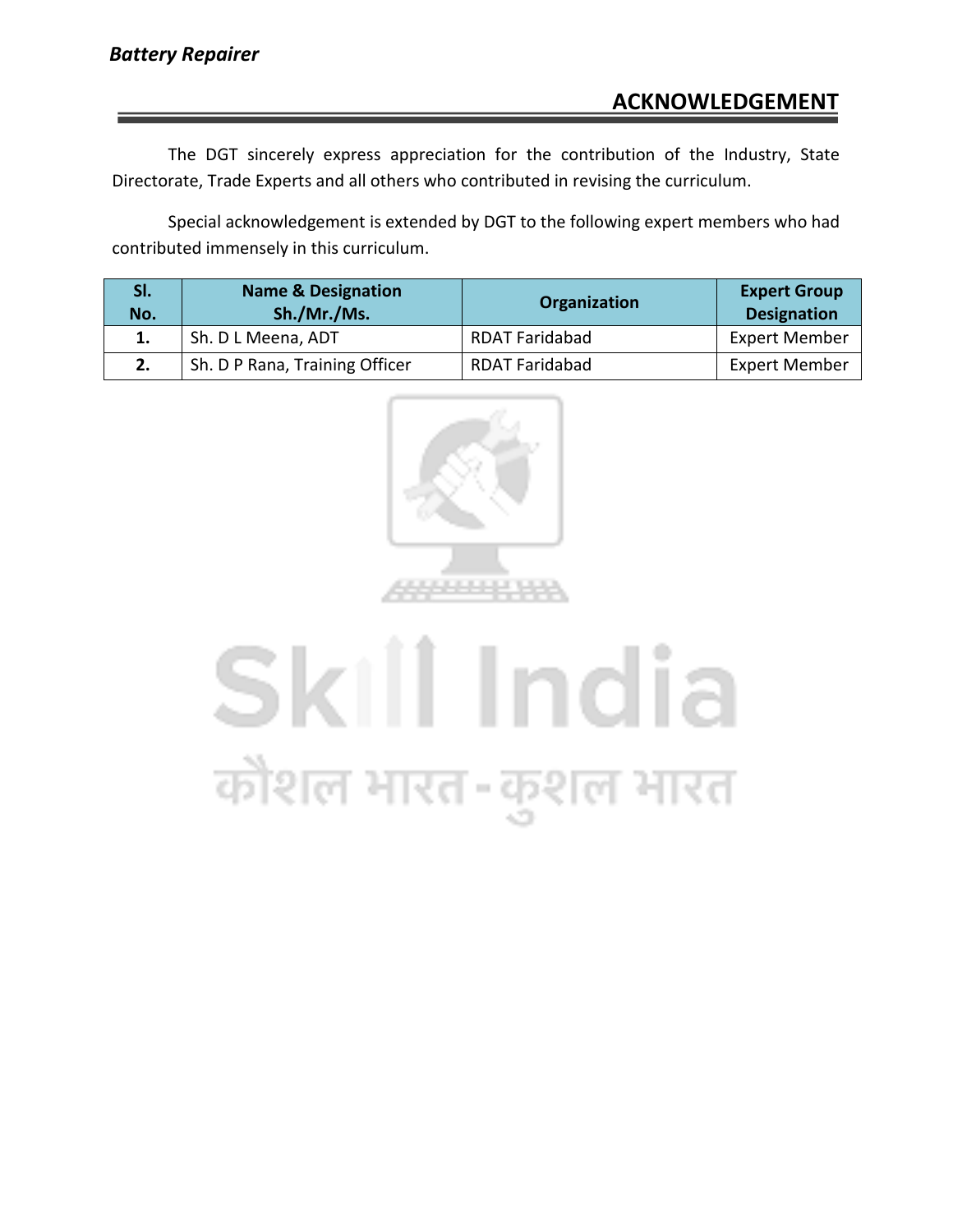| SI.<br>No. | <b>Topics</b>                                               | Page No.  |
|------------|-------------------------------------------------------------|-----------|
| 1.         | Background                                                  | $1 - 2$   |
| 2.         | <b>Training System</b>                                      | $3 - 7$   |
| 3.         | Job Role                                                    | 8         |
| 4.         | NSQF Level Compliance                                       | 9         |
| 5.         | <b>General Information</b>                                  | 10        |
| 6.         | <b>Learning Outcome</b>                                     | $11 - 12$ |
| 7.         | Learning Outcome with Assessment Criteria                   | $13 - 15$ |
| 8.         | Syllabus<br>والمراجل المواسق المراجل                        | 16-19     |
| 9.         | Syllabus - Core Skill                                       |           |
|            | 9.1 Core Skill - Workshop Calculation & Science and         | $20 - 25$ |
|            | <b>Engineering Drawing</b>                                  |           |
|            | 9.2 Core Skill - Employability Skill                        |           |
| 10.        | Details of Competencies (On-Job Training)                   | 26        |
| 11.        | List of Trade Tools & Equipment Basic Training - Annexure I | $27 - 32$ |
| 12.        | Format for Internal Assessment - Annexure II                | 33        |

<u> 1989 - Johann Stein, marwolaethau a bhann an t-Amhair an t-Amhair an t-Amhair an t-Amhair an t-Amhair an t-A</u>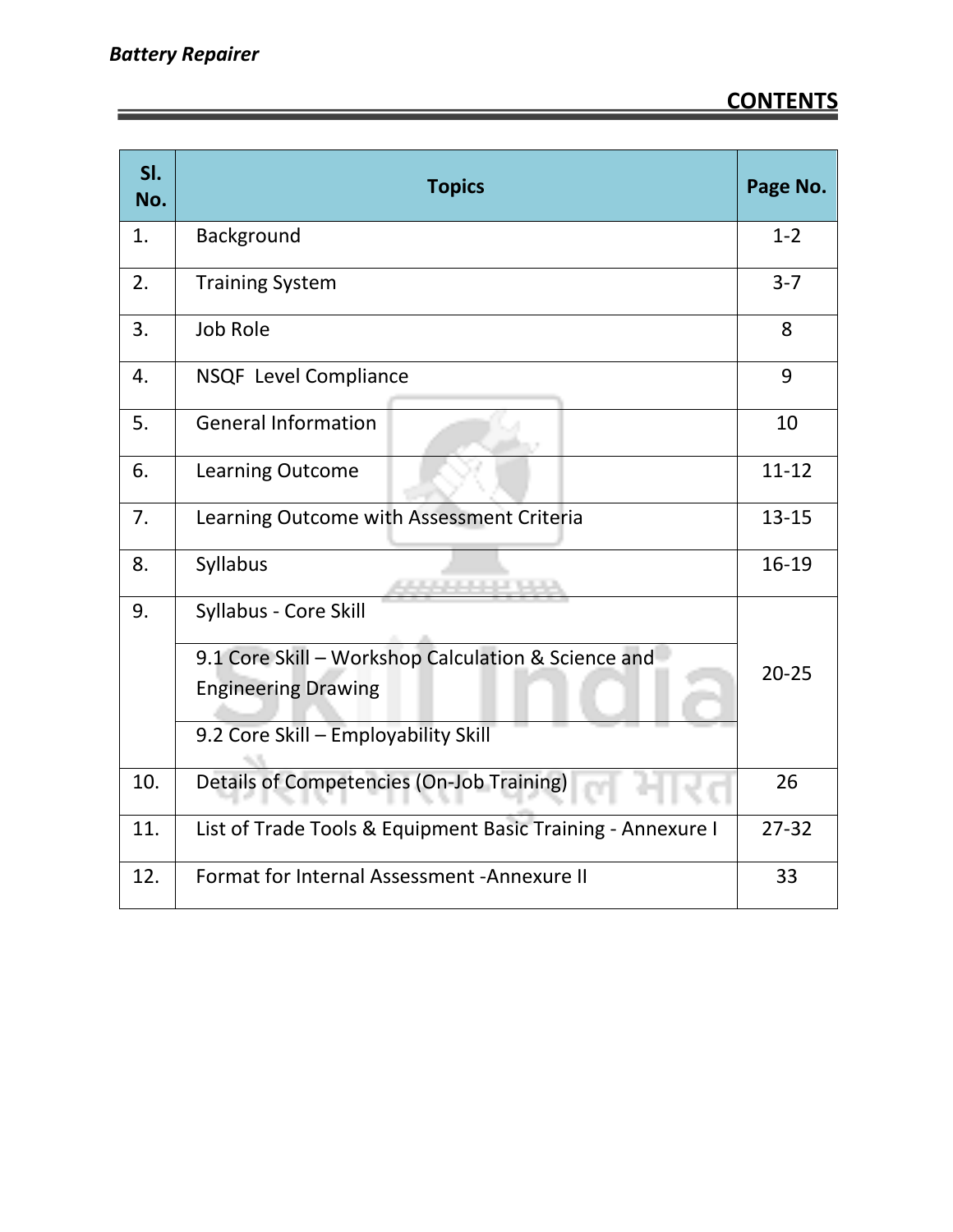#### **1.1 Apprenticeship Training Scheme under Apprentice Act 1961**

 The Apprentices Act, 1961 was enacted with the objective of regulating the programme of training of apprentices in the industry by utilizing the facilities available therein for imparting on-the-job training. The Act makes it obligatory for employers in specified industries to engage apprentices in designated trades to impart Apprenticeship Training on the job in industry to school leavers and person having National Trade Certificate(ITI pass-outs) issued by National Council for Vocational Training (NCVT) to develop skilled manpower for the industry**.** There are four categories of apprentices namely**; trade apprentice, graduate, technician and technician (vocational) apprentices.** 

Qualifications and period of apprenticeship training of **trade apprentices** vary from trade to trade. The apprenticeship training for trade apprentices consists of basic training followed by practical training. At the end of the training, the apprentices are required to appear in a trade test conducted by NCVT and those successful in the trade tests are awarded the National Apprenticeship Certificate.

 The period of apprenticeship training for graduate (engineers), technician (diploma holders and technician (vocational) apprentices is one year. Certificates are awarded on completion of training by the Department of Education, Ministry of Human Resource Development.

क्षाल सारत

*<u> 1999 - 1999 - 1999</u>* 

#### **1.2 Changes in Industrial Scenario**

 Recently we have seen huge changes in the Indian industry. The Indian Industry registered an impressive growth during the last decade and half. The number of industries in India have increased manifold in the last fifteen years especially in services and manufacturing sectors. It has been realized that India would become a prosperous and a modern state by raising skill levels, including by engaging a larger proportion of apprentices, will be critical to success; as will stronger collaboration between industry and the trainees to ensure the supply of skilled workforce and drive development through employment. Various initiatives to build up an adequate infrastructure for rapid industrialization and improve the industrial scenario in India have been taken.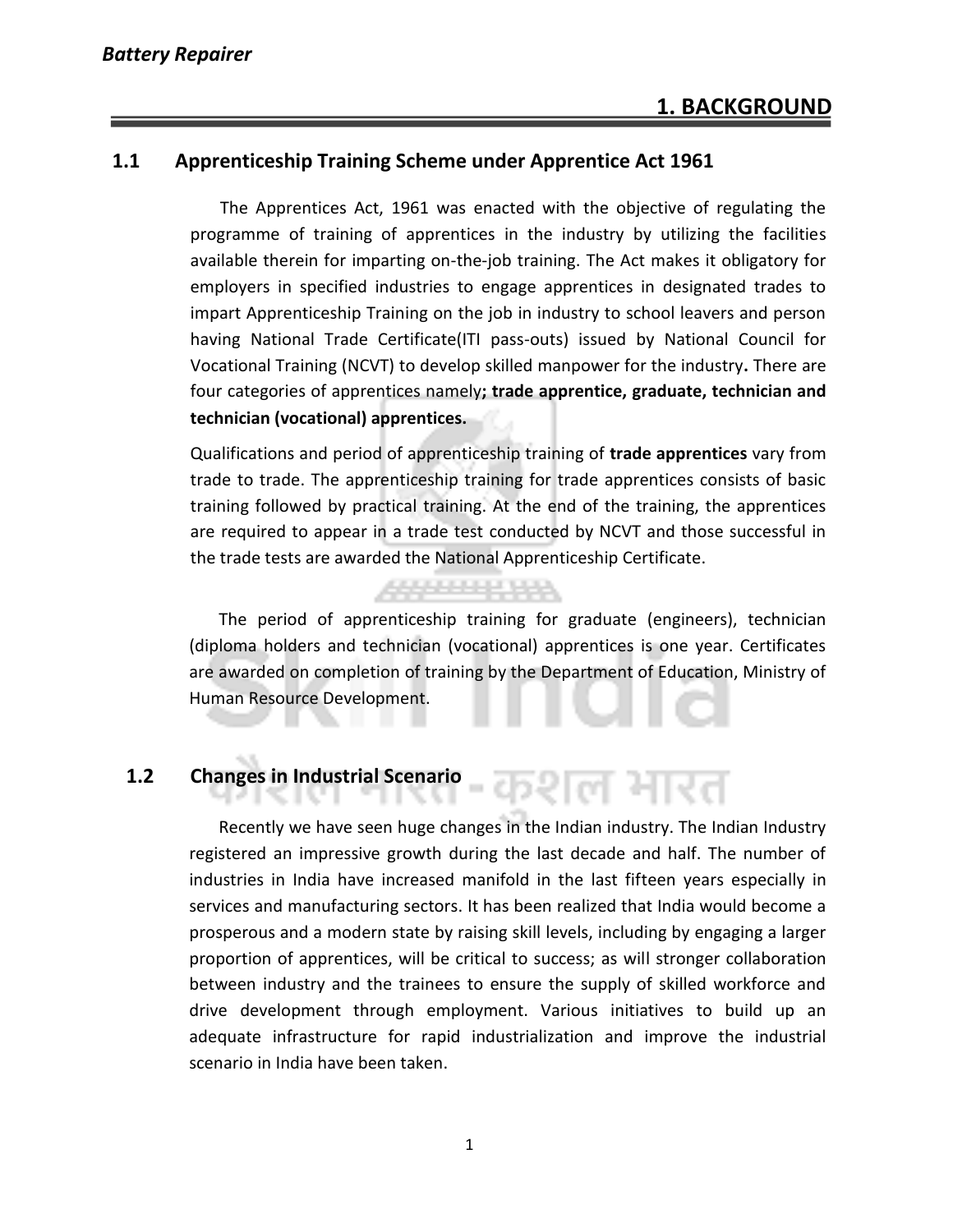#### **1.3 Reformation**

 The Apprentices Act, 1961 has been amended and brought into effect from 22nd December, 2014 to make it more responsive to industry and youth. Key amendments are as given below:

- Prescription of number of apprentices to be engaged at establishment level instead of trade-wise.
- Establishment can also engage apprentices in optional trades which are not designated, with the discretion of entry level qualification and syllabus.
- Scope has been extended also to non-engineering occupations.
- Establishments have been permitted to outsource basic training in an institute of their choice.
- The burden of compliance on industry has been reduced significantly.

555555555

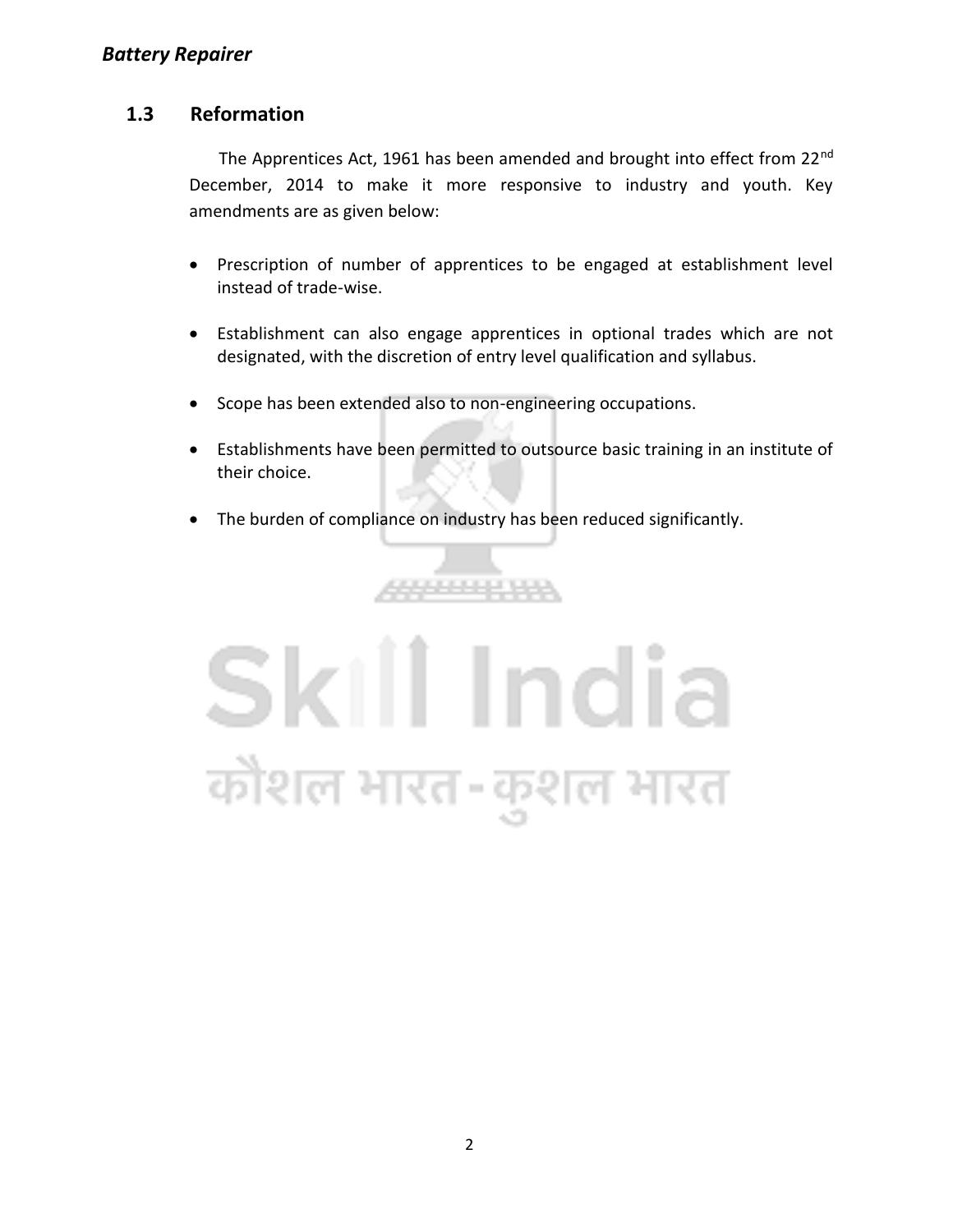#### **2.1 GENERAL**

Directorate General of Training (DGT) under Ministry of Skill Development & Entrepreneurship offers range of vocational training courses catering to the need of different sectors of economy/ Labour market. The vocational training programmes are delivered under aegis of National Council of Vocational Training (NCVT). Craftsman Training Scheme (CTS) and Apprenticeship Training Scheme (ATS) are two pioneer programmes of NCVT for propagating vocational training.

Battery Repairer trade under ATS is one of the most popular courses delivered nationwide through different industries. The course is of one year (01 Block) duration. It mainly consists of Domain area and Core area. In the Domain area Trade Theory & Practical impart professional - skills and knowledge, while Core area - Workshop Calculation and science, Engineering Drawing and Employability Skills imparts requisite core skills & knowledge and life skills. After passing out the training programme, the trainee is being awarded National Apprenticeship Certificate (NAC) by NCVT having worldwide recognition.

#### **Broadly candidates need to demonstrate that they are able to:**

- Read & interpret technical parameters/document, plan and organize work processes, identify necessary materials and tools;
- Perform task with due consideration to safety rules, accident prevention regulations and environmental protection stipulations;
- Apply professional skill, knowledge, core skills & employability skills while performing jobs and solve problem during execution.
- Document the technical parameters related to the task undertaken.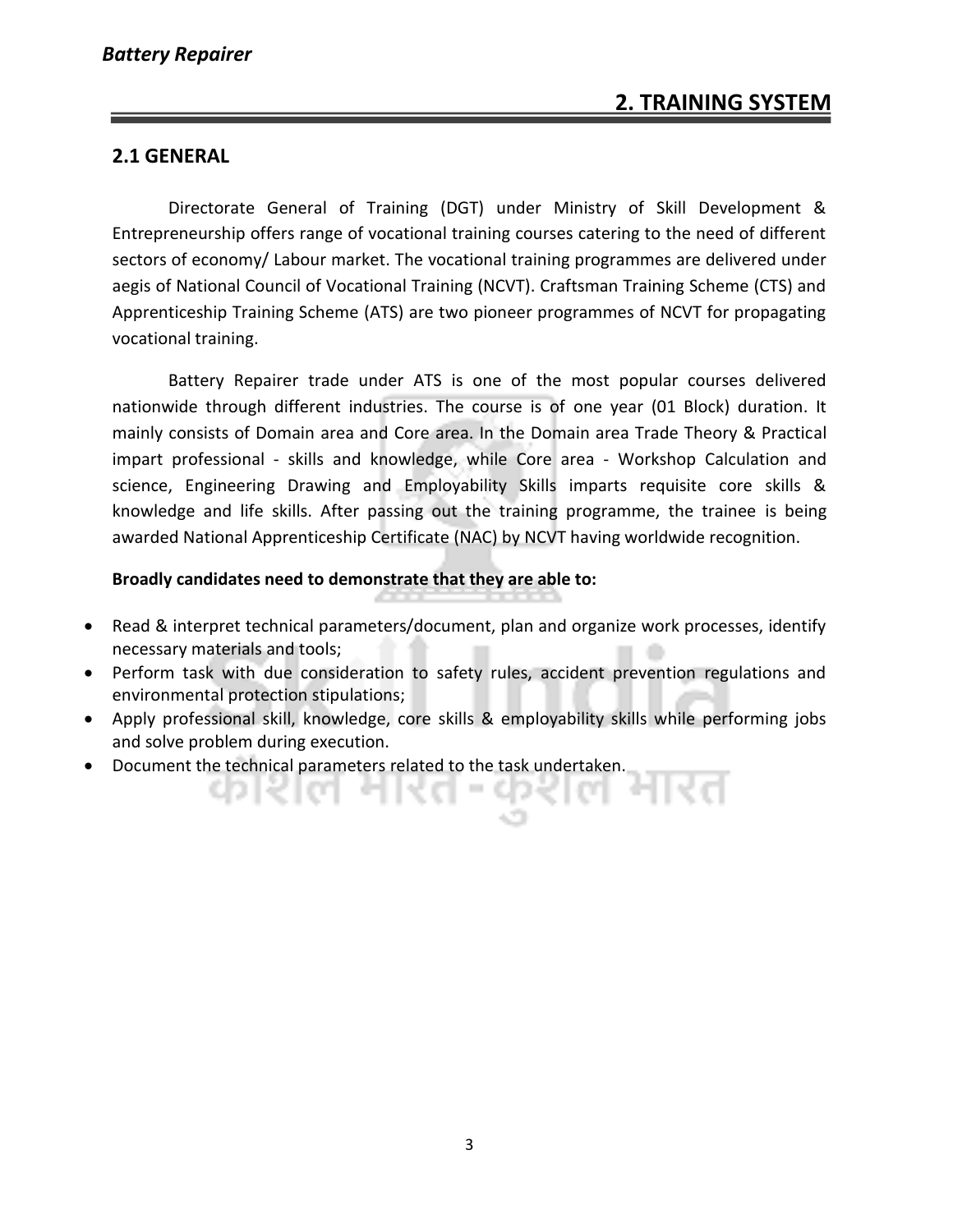#### **2.2 CAREER PROGRESSION PATHWAYS**:

• Indicative pathways for vertical mobility.



#### **2.3 COURSE STRUCTURE:**

Table below depicts the distribution of training hours across various course elements during a period of one year (*Basic Training and On-Job Training*) : -

#### **Total training duration details: -**

| <b>Time</b><br>(in months) | $1 - 3$ | $4 - 15$    |
|----------------------------|---------|-------------|
| <b>Basic Training</b>      | Block-I |             |
| <b>Practical Training</b>  |         |             |
| (On - job training)        | ----    | $Block - I$ |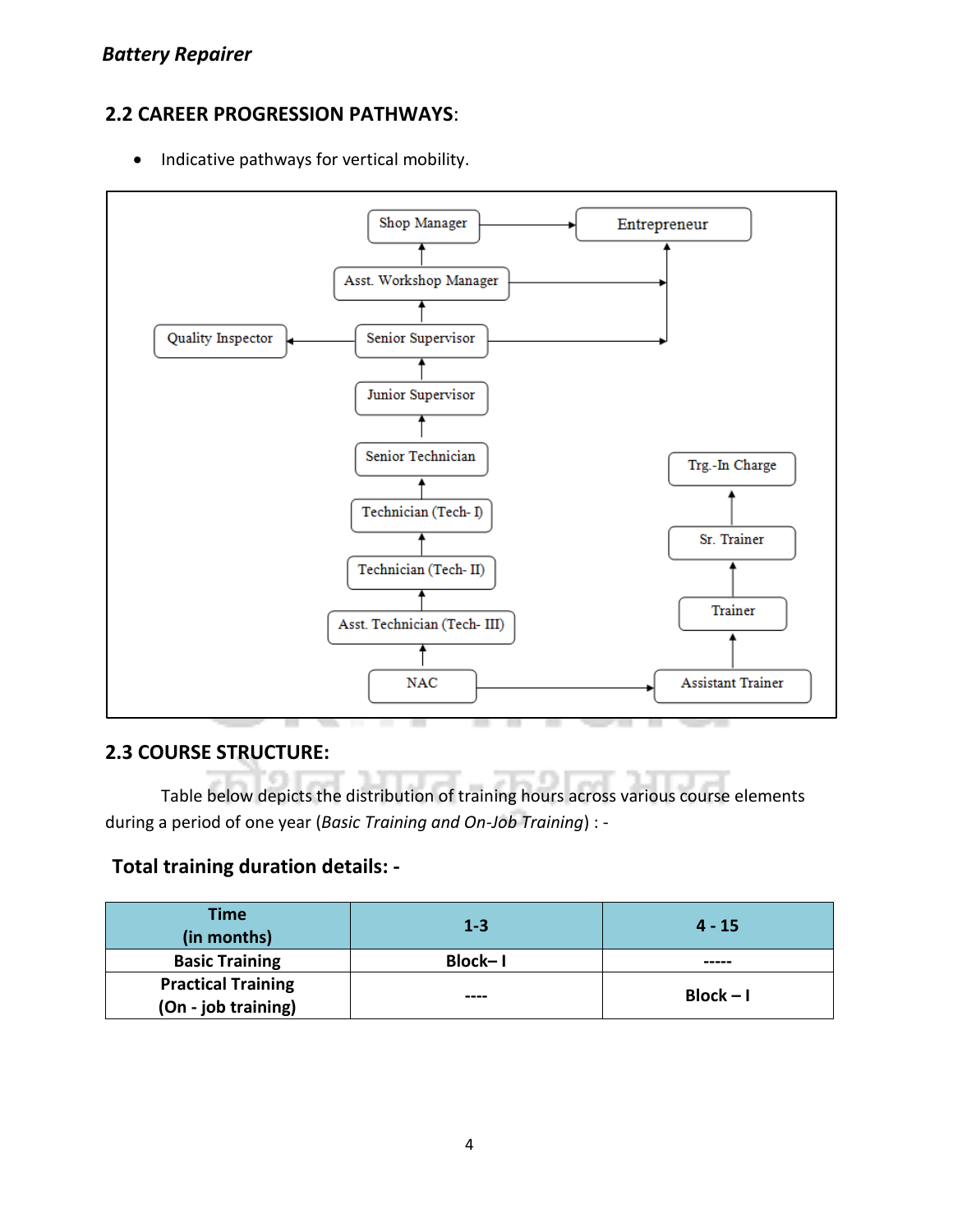#### **A. Basic Training**

For 02 yrs. Course (Engg) : (Total 06 months: 03 months in 1<sup>st</sup> yr. + 03 months in 2<sup>nd</sup> yr.) For 01 yr. course (Engg) : (**Total 03 months:** 03 months in 1<sup>st</sup> yr.)

| SI. No. | <b>Course Element</b>                        |                       | <b>Total Notional Training Hours</b> |  |
|---------|----------------------------------------------|-----------------------|--------------------------------------|--|
|         |                                              | For 02 Yrs.<br>course | <b>For 01 Yr.</b><br>course          |  |
| 1.      | Professional Skill (Trade Practical)         | 550                   | 275                                  |  |
| 2.      | Professional Knowledge (Trade Theory)        | 240                   | 120                                  |  |
| 3.      | <b>Workshop Calculation &amp; Science</b>    | 40                    | 20                                   |  |
| 4.      | <b>Engineering Drawing</b>                   | 60                    | 30                                   |  |
| 5.      | <b>Employability Skills</b>                  | 110                   | 55                                   |  |
|         | <b>Total (Including internal assessment)</b> | 1000                  | 500                                  |  |

#### **B. On-Job Training:-**

For 02 yrs. Course (Engg) : (**Total 18 months:** 09 months in 1<sup>st</sup> yr. + 09 months in 2<sup>nd</sup> yr.)

الموارد والمتوسط

Notional Training Hours for On-Job Training: 3120 Hrs.

For 01 yr. course (Engg) : ( **Total 12 months**)

Notional Training Hours for On-Job Training: 2080 Hrs.

ਪਾਰਤ - ਸਰਮਾਨਾ ਪਾਰਤ

#### **C. Total training hours:-**

| <b>Duration</b>           | <b>Basic Training</b> | <b>On-Job Training</b> | <b>Total</b> |
|---------------------------|-----------------------|------------------------|--------------|
| For 02 yrs. course (Engg) | 1000 hrs.             | 3120 hrs.              | 4120 hrs.    |
| For 01 yr. course (Engg)  | 500 hrs.              | 2080 hrs.              | 2580 hrs.    |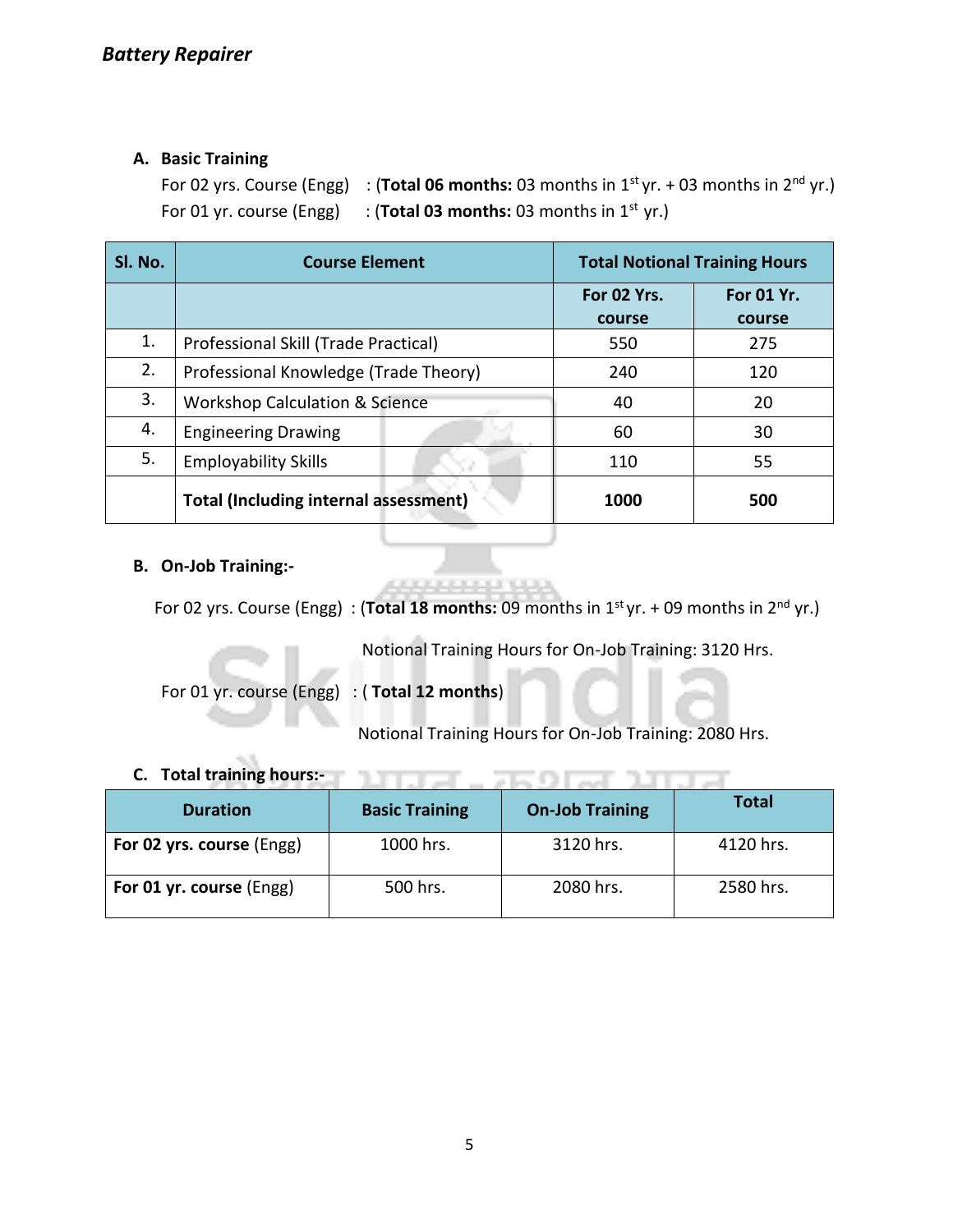#### *Battery Repairer*

#### **2.4 ASSESSMENT & CERTIFICATION:**

The trainee will be tested for his skill, knowledge and attitude during the period of course and at the end of the training programme as notified by Govt of India from time to time. The Employability skills will be tested in first two semesters only.

a) The **Internal assessment** during the period of training will be done by **Formative assessment method** by testing for assessment criteria listed against learning outcomes. The training institute have to maintain individual *trainee portfolio* as detailed in assessment guideline. The marks of internal assessment will be as per the template (Annexure – II).

b) The final assessment will be in the form of summative assessment method. The All India Trade Test for awarding NAC will be conducted by NCVT on completion of course as per guideline of Govt of India. The pattern and marking structure is being notified by govt of India from time to time. **The learning outcome and assessment criteria will be basis for setting question papers for final assessment. The examiner during final examination will also check**  individual trainee's profile as detailed in assessment guideline before giving marks for practical examination.

#### **2.4.1 PASS REGULATION**

The minimum pass percent for Practical is 60% & minimum pass percent for Theory subjects 40%. The candidate pass in each subject conducted under all India trade test.

#### **2.4.2 ASSESSMENT GUIDELINE**

Appropriate arrangements should be made to ensure that there will be no artificial barriers to assessment. The nature of special needs should be taken into account while undertaking assessment. Due consideration should be given while assessing for team work, avoidance/reduction of scrap/wastage and disposal of scarp/wastage as per procedure, behavioral attitude, sensitivity to environment and regularity in training. The sensitivity towards OSHE and self-learning attitude are to be considered while assessing competency.

Assessment will be evidence based comprising the following:

- Job carried out in labs/workshop
- Record book/ daily diary
- Answer sheet of assessment
- Viva-voce
- Progress chart
- Attendance and punctuality
- Assignment
- Project work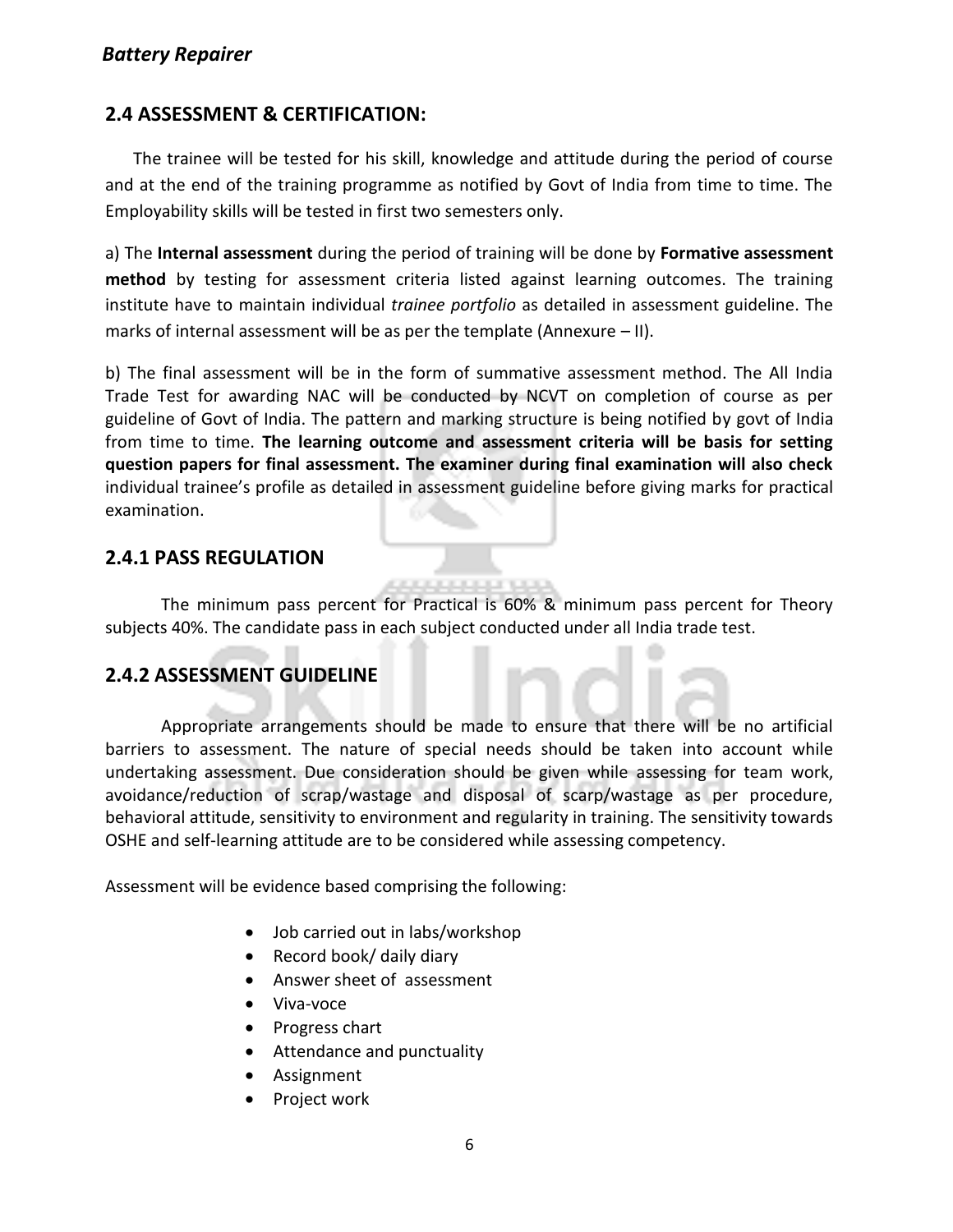Evidences of internal assessments are to be preserved until forthcoming semester examination for audit and verification by examination body. The following marking pattern to be adopted while assessing:

| <b>Performance Level</b>                                                                                                                                                                                                                                                                           | <b>Evidence</b>                                                                                                                                                                                                                                                                                                                                                                   |
|----------------------------------------------------------------------------------------------------------------------------------------------------------------------------------------------------------------------------------------------------------------------------------------------------|-----------------------------------------------------------------------------------------------------------------------------------------------------------------------------------------------------------------------------------------------------------------------------------------------------------------------------------------------------------------------------------|
| (a) Weightage in the range of 60 -75% to be allotted during assessment                                                                                                                                                                                                                             |                                                                                                                                                                                                                                                                                                                                                                                   |
| in this grade,<br>performance<br>the<br>For<br>candidate with occasional guidance and<br>showing due regard for safety procedures<br>and practices, has produced work which<br>demonstrates attainment of an acceptable<br>standard of craftsmanship.                                              | Demonstration of good skill in the use of<br>hand tools, machine tools and workshop<br>equipment<br>Below 70% tolerance dimension/accuracy<br>achieved while undertaking different work<br>with those demanded by the<br>component/job/set standards.<br>A fairly good level of neatness and<br>consistency in the finish<br>Occasional support in completing the<br>project/job. |
| (b)Weightage in the range of above75% - 90% to be allotted during assessment                                                                                                                                                                                                                       |                                                                                                                                                                                                                                                                                                                                                                                   |
| For this grade, the candidate, with little<br>guidance and showing due regard for<br>safety procedures and<br>practices,<br>has<br>work which<br>produced<br>demonstrates<br>attainment of a reasonable standard of<br>craftsmanship.                                                              | • Good skill levels in the use of hand tools,<br>machine tools and workshop equipment<br>70-80% tolerance dimension/accuracy<br>achieved while undertaking different work<br>with those demanded by the<br>component/job/set standards.<br>A good level of neatness and consistency in<br>the finish<br>Little support in completing the project/job                              |
| (c) Weightage in the range of above 90% to be allotted during assessment                                                                                                                                                                                                                           |                                                                                                                                                                                                                                                                                                                                                                                   |
| performance in this grade, the<br>For<br>candidate, with minimal or no support in<br>organization and execution and with due<br>regard for safety procedures and practices,<br>has produced work which demonstrates<br>attainment of<br>high<br>$\overline{a}$<br>standard<br>of<br>craftsmanship. | High skill levels in the use of hand tools,<br>machine tools and workshop equipment<br>Above 80% tolerance dimension/accuracy<br>achieved while undertaking different work<br>with those demanded by the<br>component/job/set standards.<br>A high level of neatness and consistency in<br>the finish.<br>Minimal or no support in completing the<br>project.                     |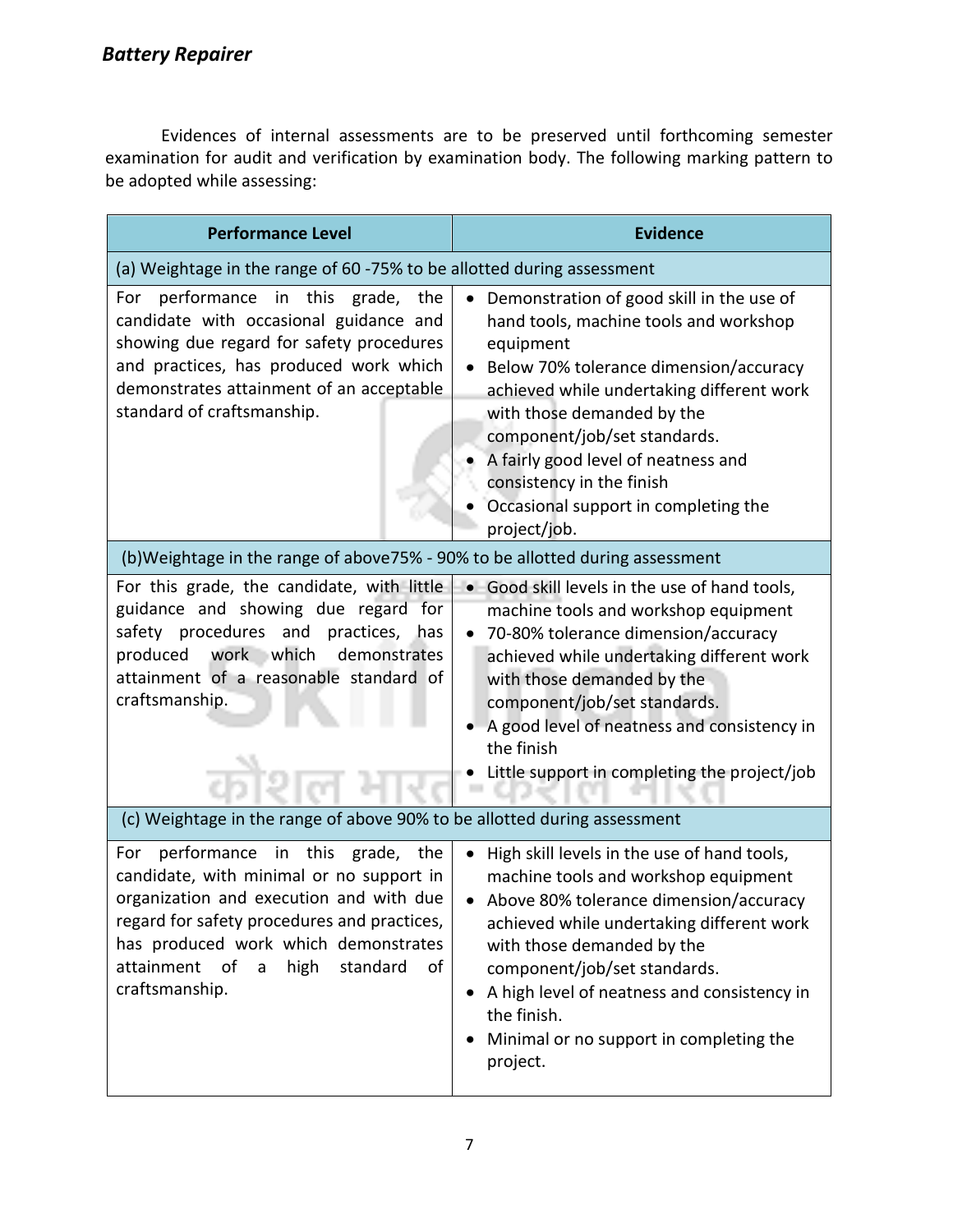Brief description of Job roles:

- Inspect electrical connections, wiring charging relays, charging resistance box, and storage batteries, following wiring diagram.
- Remove and disassembles cells and cathode assembly, using tension handles, pry bars, and hoist, and cuts wires to faulty cells.
- Inspect battery for defects, such as dented cans, damaged carbon rods and terminals, and defective seals.
- Test condition, fluid level, and specific gravity of electrolyte cells, using voltmeter, hydrometer, and thermometer.
- Position and levels, or signals worker to position and level, cell, anode, or cathode, using hoist and levelling jacks.
- Installs recharged or repaired battery or cells, using hand tools.
- Cleans cells, cell assemblies, glassware, leads, electrical connections, and battery poles, using scraper, steam, water, emery cloth, power grinder, or acid.
- Disconnects electrical leads and removes battery, using hand tools and hoist.
- Carryout UPS / INVERTER wiring.

Plan and organize assigned work and detect & resolve issues during execution in his own work area within defined limit. Demonstrate possible solutions and agree tasks within the team. Communicate with required clarity and understand technical English. Sensitive to environment, self-learning and productivity.

कोशल भारत-कुशल भारत

**Reference NCO -2015 :** 8212.0300 -Battery Repairer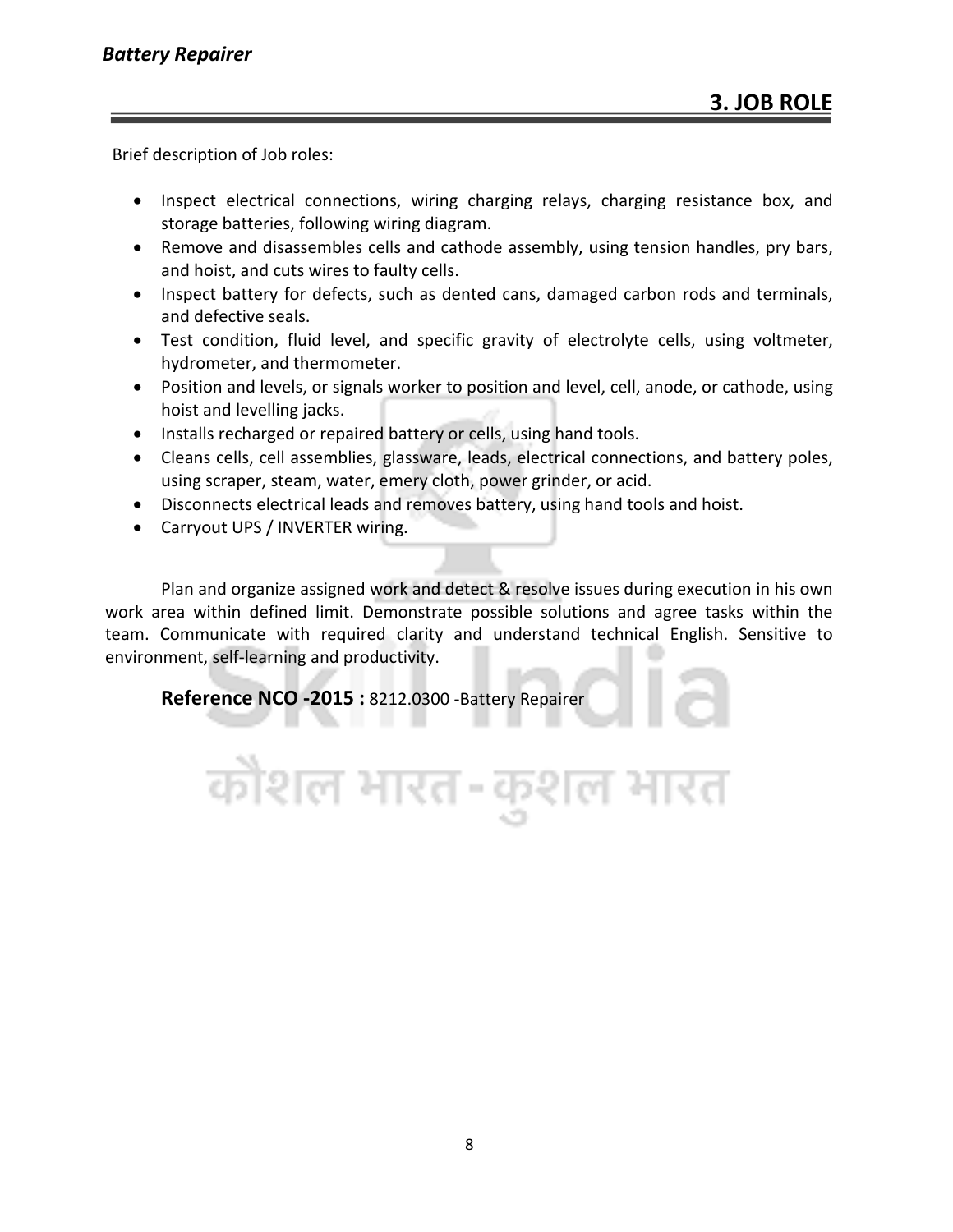#### **4. NSQF LEVEL COMPLIANCE**

 $\Box$ 

NSQF level for Battery Repairer trade under ATS: **Level 4**

As per notification issued by Govt. of India dated- 27.12.2013 on National Skill Qualification Framework total 10 (Ten) Levels are defined.

Each level of the NSQF is associated with a set of descriptors made up of five outcome statements, which describe in general terms, the minimum knowledge, skills and attributes that a learner needs to acquire in order to be certified for that level.

Each level of the NSQF is described by a statement of learning outcomes in five domains, known as level descriptors. These five domains are:

- a. Process
- b. professional knowledge,
- c. professional skill,
- d. core skill and
- e. Responsibility.

a s

The Broad Learning outcome of Battery Repairer trade under ATS mostly matches with the Level descriptor at Level- 4.

The NSQF level-4 descriptor is given below: - 1

| <b>Level</b> | <b>Process</b><br><b>Required</b> | <b>Professional</b><br><b>Knowledge</b> | Professional<br><b>Skill</b> | <b>Core Skill</b> | <b>Responsibility</b> |
|--------------|-----------------------------------|-----------------------------------------|------------------------------|-------------------|-----------------------|
| Level 4      | Work in familiar, Factual         |                                         | Recall and                   | Language to       | Responsibility        |
|              | predictable,                      | knowledge                               | demonstrate                  | communicate       | for own work          |
|              | routine,                          | of field of                             | practical skill,             | written or oral,  | and learning.         |
|              | situation                         | knowledge                               | routine and                  | with required     |                       |
|              | of clear choice.                  | or study                                | repetitive in                | clarity, skill to |                       |
|              |                                   |                                         | narrow range of              | basic Arithmetic  |                       |
|              |                                   |                                         | application,                 | and algebraic     |                       |
|              |                                   |                                         | using                        | principles, basic |                       |
|              |                                   |                                         | appropriate rule             | understanding of  |                       |
|              |                                   |                                         | and tool, using              | social political  |                       |
|              |                                   |                                         | quality                      | and natural       |                       |
|              |                                   |                                         | concepts                     | environment.      |                       |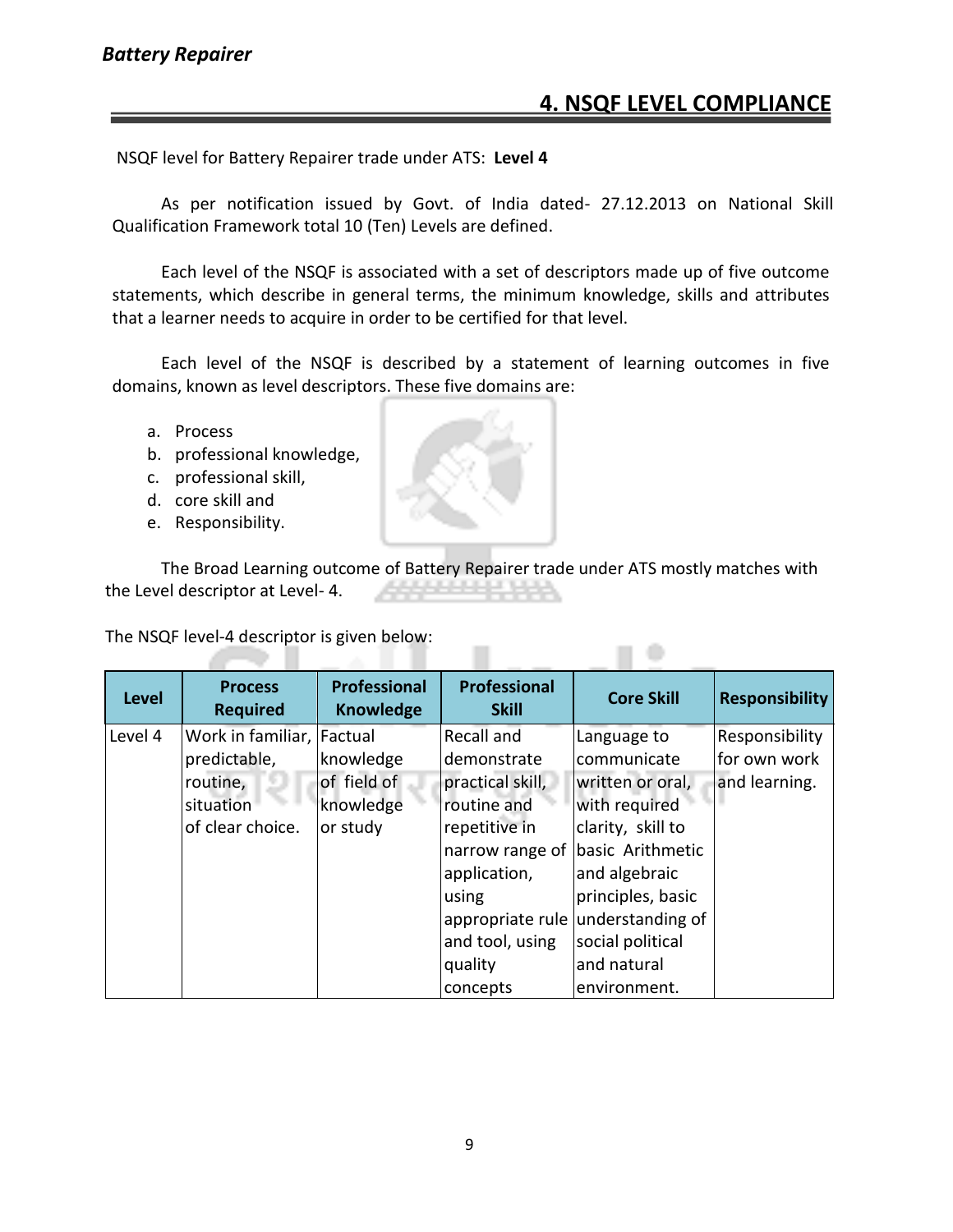#### **5. GENERAL INFORMATION**

| <b>Name of the Trade</b>                                                                      | <b>Battery Repairer</b>                                                                                                                                                                         |  |
|-----------------------------------------------------------------------------------------------|-------------------------------------------------------------------------------------------------------------------------------------------------------------------------------------------------|--|
| <b>NCO - 2015</b>                                                                             | 8212.0300                                                                                                                                                                                       |  |
| <b>NSQF Level</b>                                                                             | Level $-4$                                                                                                                                                                                      |  |
| <b>Duration of Apprenticeship</b><br><b>Training</b><br>(Basic Training + On-Job<br>Training) | 3 months+ One year (01 Blocks of 15 month duration).                                                                                                                                            |  |
| <b>Duration of Basic Training</b>                                                             | a) Block $-I$ : 3 months<br><b>Total duration of Basic Training: 3 months</b>                                                                                                                   |  |
| <b>Duration of On-Job Training</b>                                                            | a) Block-I: 12 months<br><b>Total duration of Practical Training: 12 months</b>                                                                                                                 |  |
| <b>Entry Qualification</b>                                                                    | Passed 10th class examination under 10+2 system of<br>education or its equivalent.                                                                                                              |  |
| <b>Selection of Apprenticeship</b>                                                            | The apprentices will be selected as per Apprenticeship<br>Act amended time to time.                                                                                                             |  |
| <b>Instructors Qualification for</b><br><b>Basic Training</b>                                 | As per ITI instructors qualifications as amended time to<br>time for the specific trade.                                                                                                        |  |
| <b>Infrastructure for basic Training</b>                                                      | As per related trade of ITI                                                                                                                                                                     |  |
| Examination                                                                                   | The internal examination/assessment will be held on<br>completion of each block.<br>Final examination for all subjects will be held at the end<br>of course and same will be conducted by NCVT. |  |
| <b>Rebate to Ex-ITI Trainees</b>                                                              | Nil                                                                                                                                                                                             |  |
| <b>CTS trades eligible for Battery</b><br><b>Repairer Apprenticeship</b>                      | <b>Battery Repairer</b>                                                                                                                                                                         |  |
|                                                                                               |                                                                                                                                                                                                 |  |

#### *Note:*

- *Industry may impart training as per above time schedule for different block, however this is not fixed. The industry may adjust the duration of training considering the fact that all the components under the syllabus must be covered. However the flexibility should be given keeping in view that no safety aspects is compromised.*
- *For imparting Basic Training the industry to tie-up with ITIs having such specific trade and affiliated to NCVT.*
- *Tie-up with ITIs having such specific trade and affiliated to NCVT.*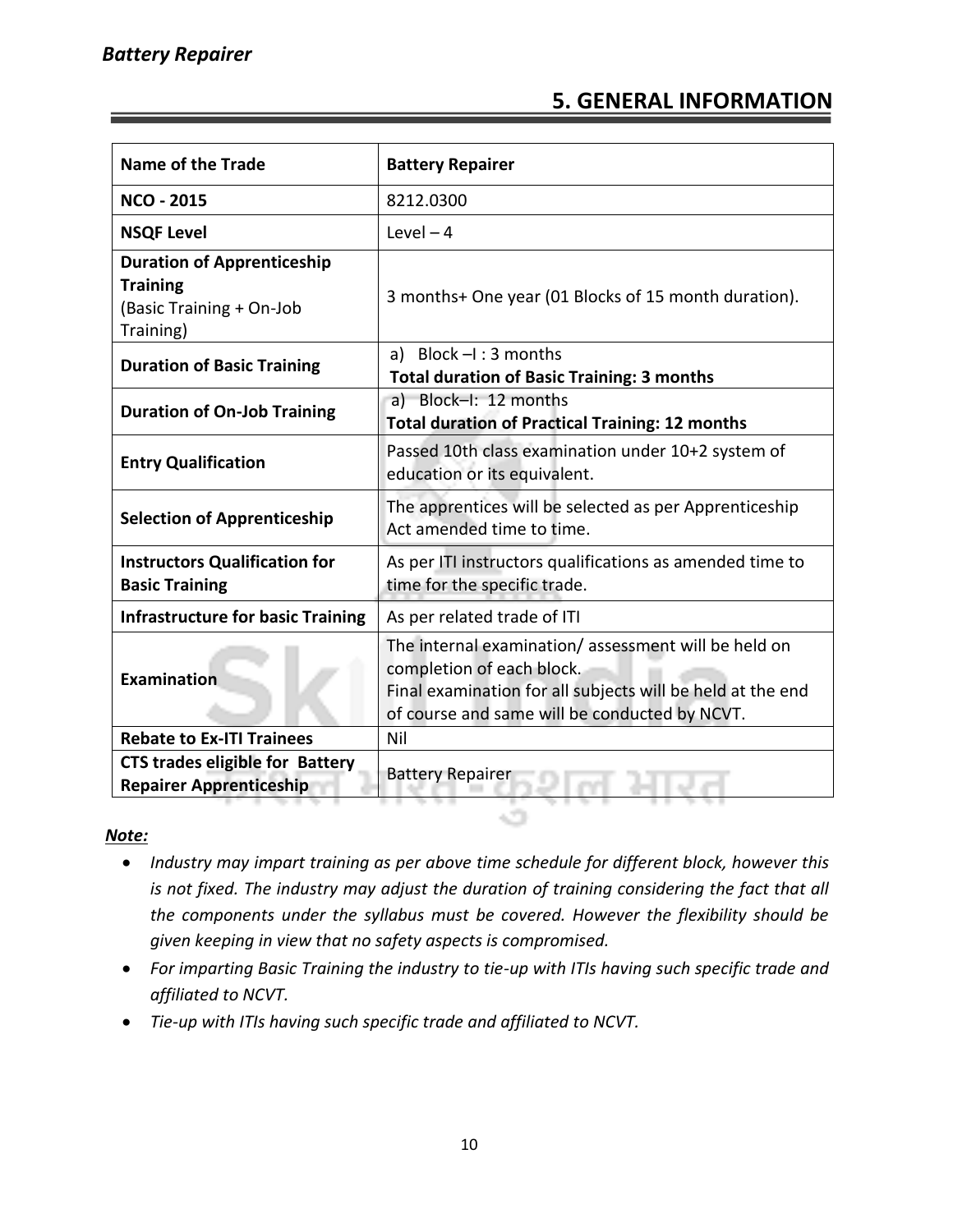#### **6.1 GENERIC LEARNING OUTCOME**

The following are minimum broad Common Occupational Skills/ Generic Learning Outcome after completion of the Battery Repairer course of 01 years duration under ATS.

#### **Block I:-**

- 1. Recognize & comply safe working practices, environment regulation and housekeeping.
- *2.* Understand and explain different mathematical calculation & science in the field of study including basic electrical. *[Different mathematical calculation & science - ,Unit,,Basic Mathematics, Percentage, Material Science, Mass, Weight and Density, Mensuration, Elasticity , Heat & Temperature, Basic Electricity.]*
- 3. Interpret specifications, different engineering drawing and apply for different application in the field of work. *[Different engineering drawing-Lines, Free hand drawing , Drawing of Geometrical Figures , Sizes and Layout of Drawing Sheets, Method of presentation of Engineering Drawing, Drawing of Solid figures, Free hand Drawing of Solid figures, Free Hand sketch, Projections, Drawing of Orthographic projection in 3rd angle.]*
- 4. Select and ascertain measuring instrument and measure dimension of components and record data.
- 5. Explain the concept in productivity, quality tools, and labour welfare legislation and apply such in day to day work to improve productivity & quality.
- 6. Explain energy conservation, **global warming and pollution and contribute in day to day work by optimally using availab**le resources.
- 7. Explain personnel finance, entrepreneurship and manage/organize related task in day to day work for personal & societal growth.
- 8. Plan and organize the work related to the occupation.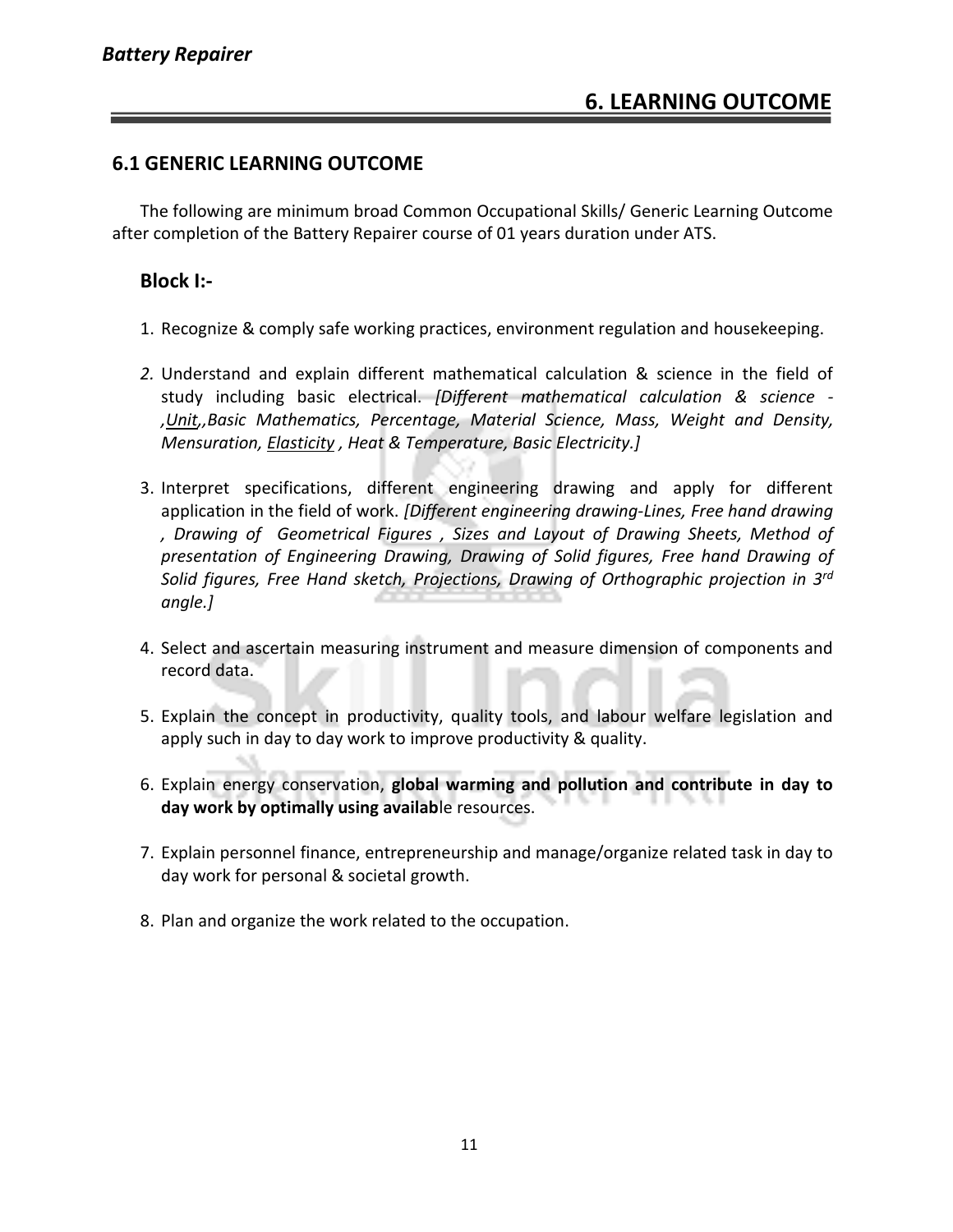#### **6.2 SPECIFIC LEARNING OUTCOME**

#### $Block - I$

- 1. Observe & practice safety in all industry works. Practice providing First Aid/Artificial respiration. Practice safe operational procedures for breakdown/preventive maintenance.
- 2. Identify & use trade hand tools.
- 3. Carryout chipping, filing, grinding, hack sawing, fitting & carpentry jobs. Drill and tap holes. Carry out Cutting and riveting. Make single and double rectangular boards
- 4. Measure voltage, current, resistance power & energy in DC & AC(1ph & 3ph) circuits
- 5. Troubleshoot, repair & maintain lights, fans and power appliances. Wire up in PVC casing & capping.
- 6. Connect, test, repair& maintain domestic appliances.
- 7. Test wiring installations by meggar.
- 8. Troubleshoot power supply parts such as rectifiers, filters, voltage stabilizers, controlled rectifiers. Check the thyristors in circuits
- 9. Select suitable battery for specified application. Identify different parts of storage batteries, cells i.e. Plates, Electrolyte, container. Bottom grooved support blocks, Connecting bar, Terminal/Pillar, Vent plug/Filler caps, External connecting strips.
- 10. Test the battery for specific gravity, terminal voltage by High rate discharge tester, capacity etc.
- 11. Prepare electrolyte for battery.
- 12. Top up the battery with distilled water, clean the terminals& vent plug.
- 13. Inspect the container of batteries for leakage, cracks and sediment.
- 14. Charge and discharge the battery with specified charging and discharging currents.
- 15. Charge battery by use of fast charger
- 16. Overhaul batteries by removing acid, removing scaling pitch with gas torch, remove plates from container, inspect parts, clean, replace the defective parts&reassemble.
- 17. Measure the internal resistance & capacity of cell.
- 18. Test the battery for charging status.
- 19. Dismantle Ni-Cd Batteries & Assembling of the same.
- 20. Connect the power and control wiring of Diesel Generating set. Troubleshoot, repair and maintain the diesel engine coupled alternator and switchgear.
- 21. Connect & test the power supply changeover switches of single or three phase supplies in manual or automatic mode of operation.
- 22. Maintain the Solar cells by voltage tests, scheduled inspection of terminal connections and operate other non-conventional energy generation system.

*Note: Learning outcomes are reflection of total competencies of a trainee and assessment will be carried out as per assessment criteria.*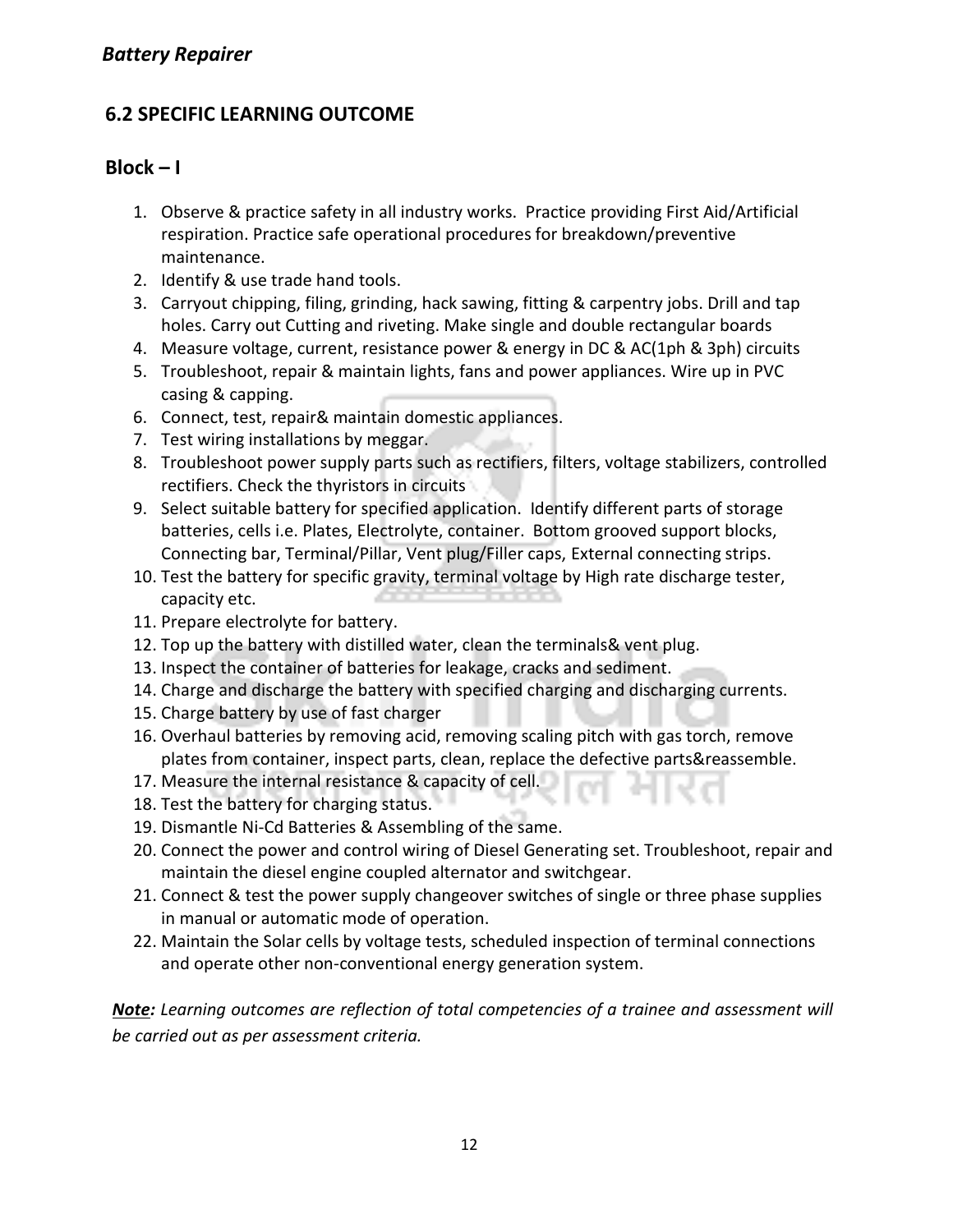| <b>GENERIC LEARNING OUTCOME</b>                                                              |                                                                                                                                                                                                     |  |
|----------------------------------------------------------------------------------------------|-----------------------------------------------------------------------------------------------------------------------------------------------------------------------------------------------------|--|
| <b>LEARNING OUTCOMES</b>                                                                     | <b>ASSESSMENT CRITERIA</b>                                                                                                                                                                          |  |
| 1. Recognize & comply safe<br>working practices, environment<br>regulation and housekeeping. | 1.1.<br>Follow and maintain procedures to achieve a<br>working environment<br>safe<br>in<br>line<br>with<br>occupational health and safety regulations and<br>requirements.                         |  |
|                                                                                              | 1.2.<br>Recognize and report all unsafe situations<br>according to site policy.                                                                                                                     |  |
|                                                                                              | Identify and take necessary precautions on fire<br>1.3.<br>and safety hazards and report according to site<br>policy and procedures.                                                                |  |
|                                                                                              | Identify, handle and<br>1.4.<br>off<br>store / dispose<br>dangerous/unsalvageable goods and substances<br>according to site policy and procedures following<br>safety regulations and requirements. |  |
|                                                                                              | 1.5.<br>Identify and observe site policies and procedures<br>in regard to illness or accident.                                                                                                      |  |
|                                                                                              | 1.6.<br>Identify safety alarms accurately.                                                                                                                                                          |  |
|                                                                                              | Report supervisor/ Competent of authority in the<br>1, 7.<br>event of accident or sickness of any staff and<br>record accident details correctly according to site                                  |  |
|                                                                                              | accident/injury procedures.<br>Identify and observe site evacuation procedures<br>1.8.<br>according to site policy.                                                                                 |  |
|                                                                                              | Identify Personal Productive Equipment (PPE) and<br>1.9.<br>use the same as per related working environment.                                                                                        |  |
|                                                                                              | Identify basic first aid and use them under<br>1.10.<br>different circumstances.                                                                                                                    |  |
|                                                                                              | 1.11.<br>Identify different fire extinguisher and use the<br>same as per requirement.                                                                                                               |  |
|                                                                                              | 1.12. Identify environmental pollution & contribute to<br>avoidance of same.                                                                                                                        |  |
|                                                                                              | 1.13. Take opportunities to use energy and materials in<br>an environmentally friendly manner                                                                                                       |  |
|                                                                                              | 1.14. Avoid waste and dispose waste as per procedure                                                                                                                                                |  |
|                                                                                              | 1.15. Recognize different components of 5S and apply<br>the same in the working environment.                                                                                                        |  |
|                                                                                              |                                                                                                                                                                                                     |  |
| 2.<br>Understand and explain                                                                 | Explain<br>concept -Unit,<br>2.1<br>Basic<br>Mathematics,                                                                                                                                           |  |
| different<br>mathematical                                                                    | Percentage, Material Science, Mass, Weight and                                                                                                                                                      |  |
| calculation & science in the field<br>оf<br>study<br>including<br>basic                      | Density, Mensuration, Elasticity, Heat &<br>Temperature, Basic Electricity,                                                                                                                         |  |
|                                                                                              |                                                                                                                                                                                                     |  |

#### **7. LEARNING OUTCOME WITH ASSESSMENT CRITERIA**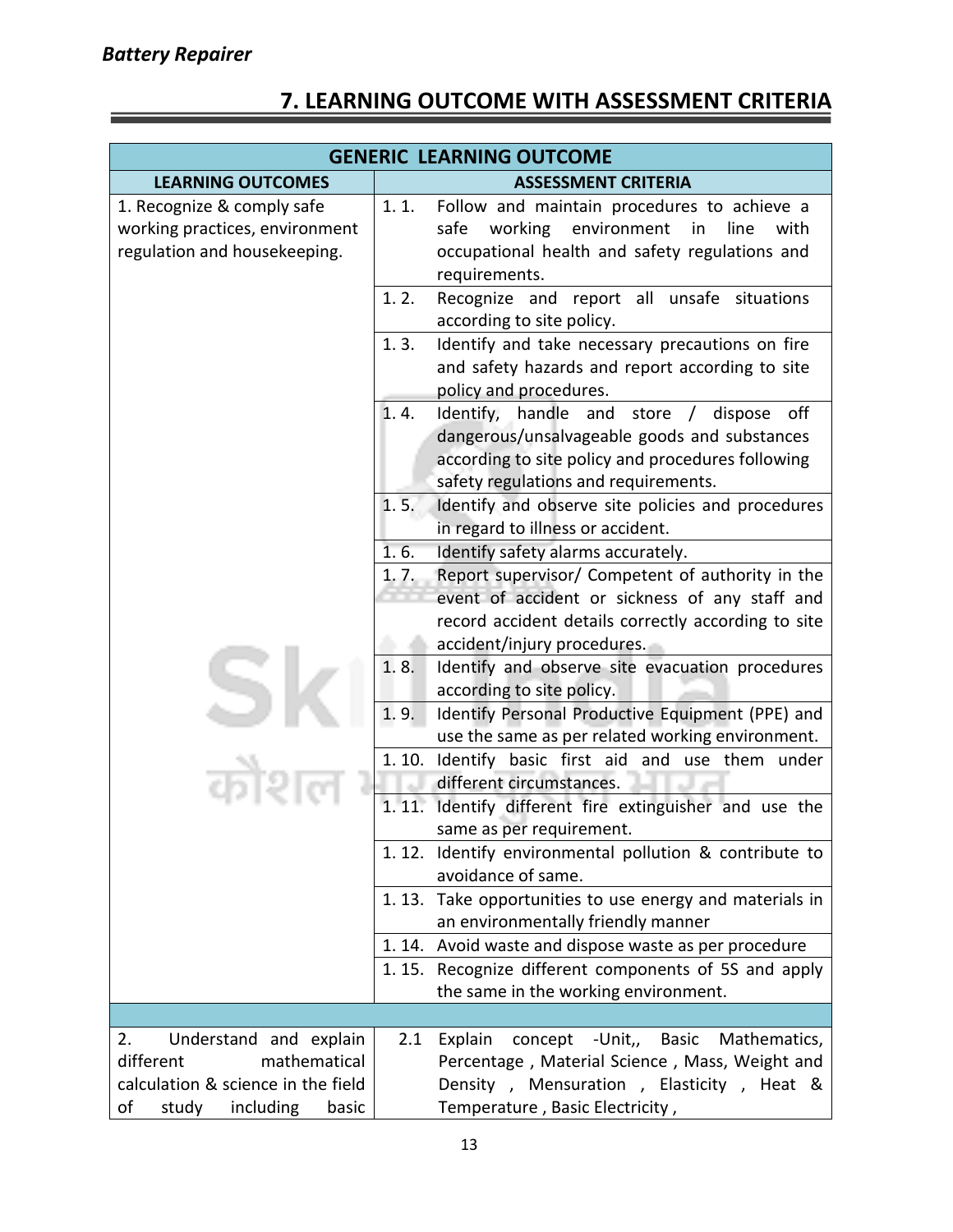#### *Battery Repairer*

| electrical.[Different                 | 2.2<br>Measure dimensions as per drawing                                                           |  |  |
|---------------------------------------|----------------------------------------------------------------------------------------------------|--|--|
| mathematical<br>calculation<br>&      | 2.3<br>Use scale/ tapes to measure for fitting to                                                  |  |  |
| science-Unit,<br>Basic                | specification.                                                                                     |  |  |
| Mathematics,<br>Percentage,           | 2.4<br>Comply given tolerance.                                                                     |  |  |
| Material Science, Mass, Weight        | 2.5<br>list<br>of<br>Prepare<br>appropriate<br>materials<br>by                                     |  |  |
| Density, Mensuration,<br>and          | interpreting detail drawings and determine quantities of                                           |  |  |
| Elasticity, Heat & Temperature,       | such materials.                                                                                    |  |  |
| <b>Basic Electricity.]</b>            | 2.6<br>Ensure dimensional accuracy of assembly by using                                            |  |  |
|                                       | different instruments/gauges.                                                                      |  |  |
|                                       | 2.7<br>Explain basic electricity, insulation & earthing                                            |  |  |
|                                       |                                                                                                    |  |  |
| specifications,<br>3.<br>Interpret    | 3.1.<br>Read & interpret the information on drawings and                                           |  |  |
| different engineering drawing         | apply in executing practical work.                                                                 |  |  |
| apply<br>for<br>different<br>and      | Read & analyse the specification to ascertain the<br>3.2.                                          |  |  |
| application in the field of work.     | material requirement, tools, and machining /assembly                                               |  |  |
| [Different Lines, Free<br>hand        | /maintenance parameters.                                                                           |  |  |
| drawing,<br>Drawing<br>οf             | Encounter drawings with missing/unspecified key<br>3.3.                                            |  |  |
| Geometrical Figures, Sizes and        | information and make own calculations to fill in missing                                           |  |  |
| Layout of Drawing Sheets,             | dimension/parameters to carry out the work.                                                        |  |  |
| Method of presentation<br>of          |                                                                                                    |  |  |
| Engineering Drawing, Drawing          |                                                                                                    |  |  |
| of Solid figures, Free hand           |                                                                                                    |  |  |
| Drawing of Solid figures, Free        |                                                                                                    |  |  |
| sketch, Projections,<br>Hand          |                                                                                                    |  |  |
| of<br>Orthographic<br>Drawing         |                                                                                                    |  |  |
|                                       |                                                                                                    |  |  |
| projection in 3rd angle]              |                                                                                                    |  |  |
|                                       |                                                                                                    |  |  |
| 4. Select and ascertain               | 4.1 Select appropriate measuring instruments such as                                               |  |  |
| measuring instrument and              | micrometers, verniercalipers, dial gauge, bevel                                                    |  |  |
| measure dimension of                  | protector and height gauge (as per tool list).                                                     |  |  |
| components and record data.           | 4.2 Ascertain the functionality & correctness of the<br>instrument.                                |  |  |
|                                       |                                                                                                    |  |  |
|                                       | 4.3 Measure dimension of the components & record<br>data to analyse the given drawing/measurement. |  |  |
|                                       |                                                                                                    |  |  |
| Explain<br>the<br>5.<br>concept<br>in | Explain the concept of productivity and quality tools<br>5.1                                       |  |  |
| productivity, quality tools, and      | and apply during execution of job.                                                                 |  |  |
| labour welfare legislation and        |                                                                                                    |  |  |
| apply such in day to day work to      | 5.2 Understand the basic concept of labour welfare                                                 |  |  |
| improve productivity & quality.       | legislation and adhere to responsibilities and remain<br>sensitive towards such laws.              |  |  |
|                                       | Knows benefits guaranteed under various acts<br>5.3                                                |  |  |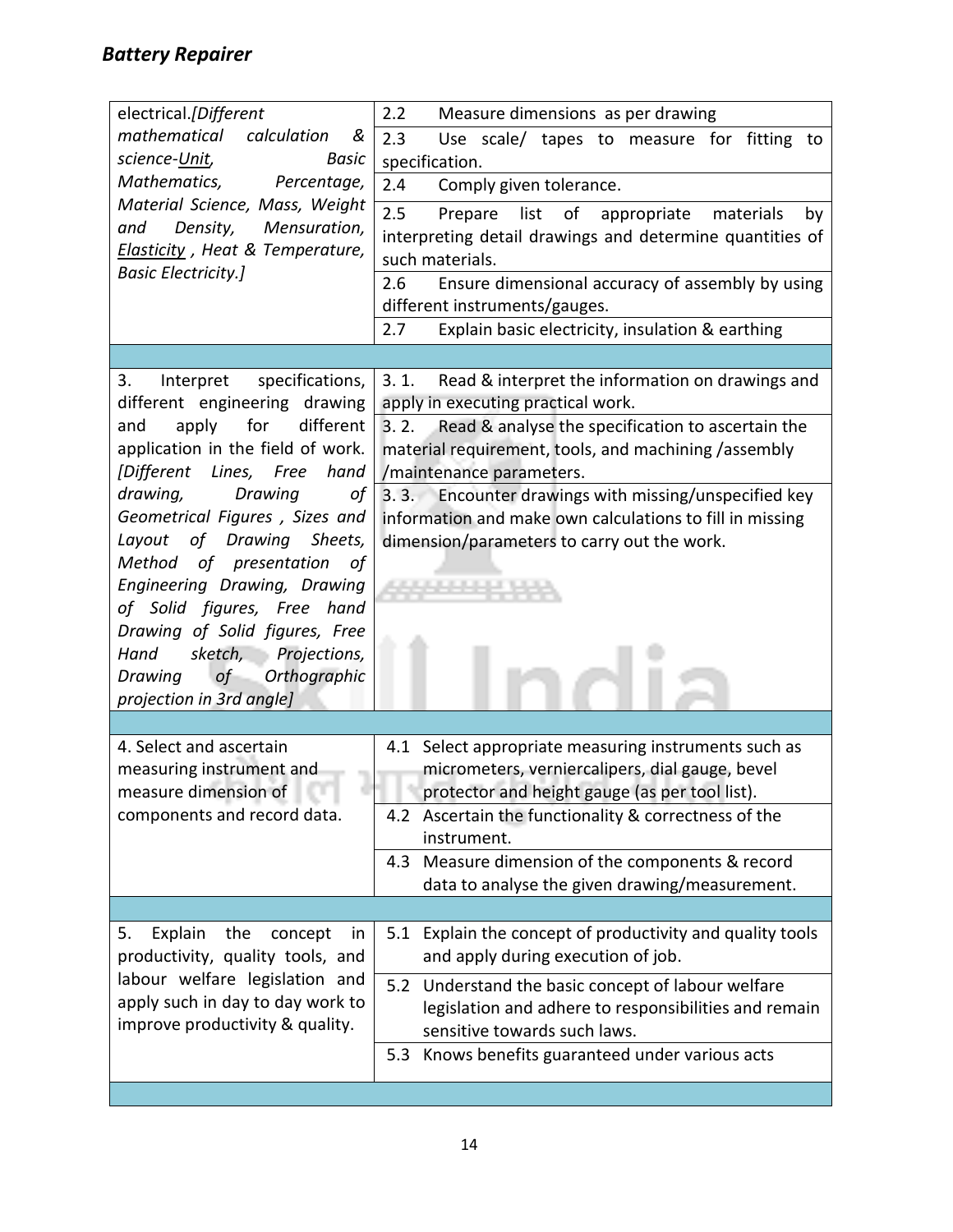#### *Battery Repairer*

| 6. Explain energy conservation,<br>global warming and pollution<br>and contribute in day to day<br>work by optimally using<br>available resources. | 6.1 Explain the concept of energy conservation, global<br>pollution and utilize<br>the<br>available<br>warming,<br>recourses optimally & remain sensitive to avoid<br>environment pollution.<br>6.2 Dispose waste following standard procedure.                                                                                                                    |
|----------------------------------------------------------------------------------------------------------------------------------------------------|--------------------------------------------------------------------------------------------------------------------------------------------------------------------------------------------------------------------------------------------------------------------------------------------------------------------------------------------------------------------|
|                                                                                                                                                    |                                                                                                                                                                                                                                                                                                                                                                    |
| 7. Explain personnel finance,                                                                                                                      | 7. 1. Explain personnel finance and entrepreneurship.                                                                                                                                                                                                                                                                                                              |
| entrepreneurship and<br>manage/organize related task in<br>day to day work for personal &<br>societal growth.                                      | 7.2. Explain role of Various Schemes and Institutes for<br>self-employment i.e. DIC, SIDA, SISI, NSIC, SIDO, Idea<br>for financing/ non financing support agencies to<br>familiarizes with the Policies / Programmes &<br>procedure & the available scheme.<br>7. 3. Prepare Project report to become an entrepreneur<br>for submission to financial institutions. |
|                                                                                                                                                    |                                                                                                                                                                                                                                                                                                                                                                    |
| 8. Plan and organize the work<br>related to the occupation.                                                                                        | 8. 1. Use documents, drawings and recognize hazards in<br>the work site.                                                                                                                                                                                                                                                                                           |
|                                                                                                                                                    | 8. 2. Plan workplace/ assembly location with due                                                                                                                                                                                                                                                                                                                   |
|                                                                                                                                                    | consideration to operational stipulation                                                                                                                                                                                                                                                                                                                           |
|                                                                                                                                                    | 8. 3. Communicate effectively with others and plan<br>project tasks                                                                                                                                                                                                                                                                                                |
|                                                                                                                                                    | 8. 4. Assign roles and responsibilities of the co-trainees                                                                                                                                                                                                                                                                                                         |
|                                                                                                                                                    | for execution of the task effectively and monitor the<br>same.                                                                                                                                                                                                                                                                                                     |
|                                                                                                                                                    | <b>SPECIFIC OUTCOME</b>                                                                                                                                                                                                                                                                                                                                            |
|                                                                                                                                                    | <b>Block-I (Section:10 in the competency based curriculum)</b>                                                                                                                                                                                                                                                                                                     |

*Assessment Criteria i.e. the standard of performance, for each specific learning outcome mentioned under Block – I(section: 10) must ensure that the trainee works in familiar, predictable, routine, situation of clear choice. Assessment criteria should broadly cover the aspect of Planning (Identify, ascertain, etc.); Execution apply factual knowledge of field of knowledge, recall and demonstrate practical skill during performing the work in routine and repetitive in narrow range of application, using appropriate rule and tool, complying with basic arithmetic and algebraic principles and language to communicate in written or oral with required clarity; Checking/ Testing to ensure functionality during the assessment of each outcome. The assessments parameters must also ascertain that the candidate is responsible for his/her own work and learning.*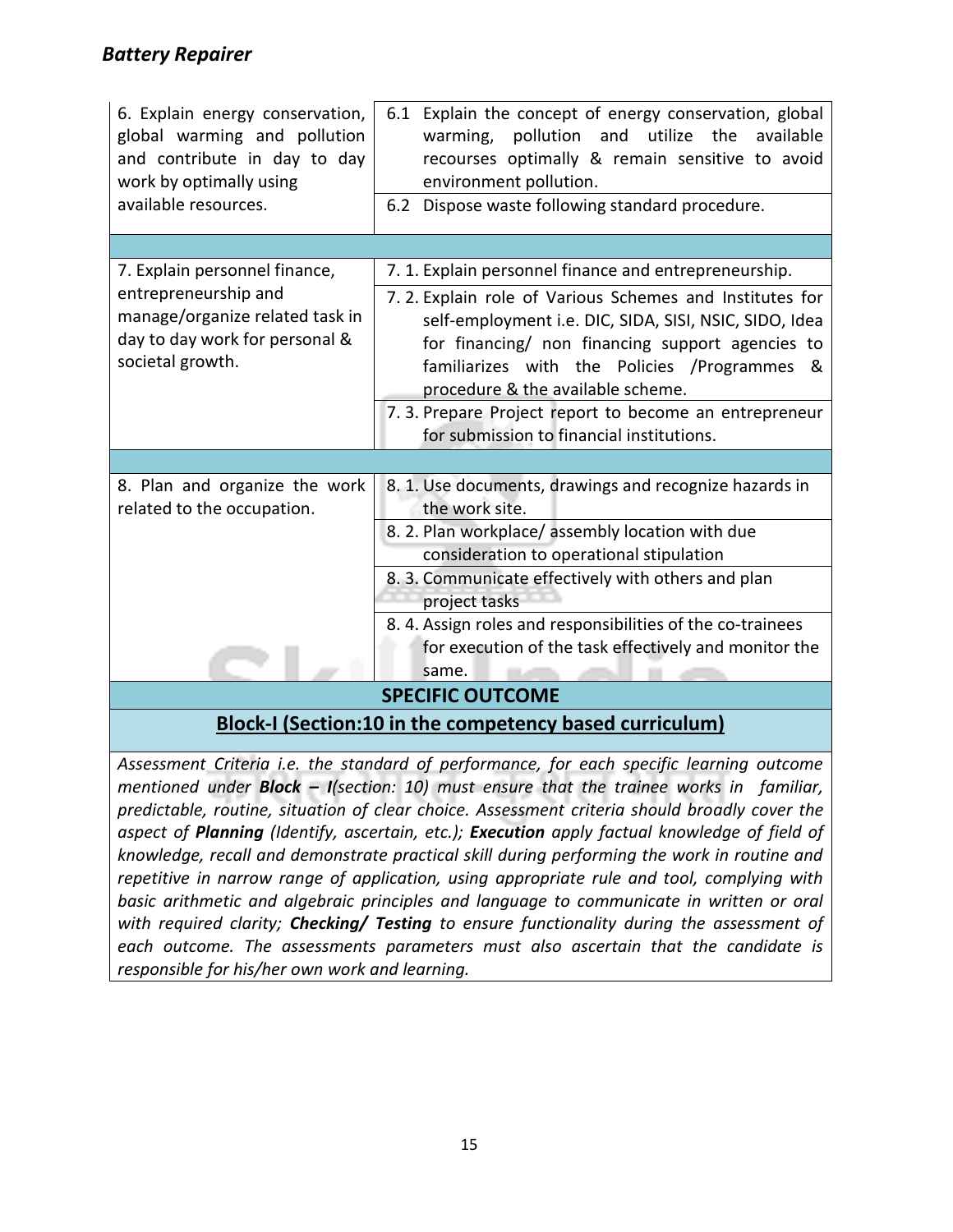#### **BASIC TRAINING (Block – I) Duration: (03) Three Months**

| <b>Week</b><br>No. | <b>Professional Skills (Trade Practical)</b>                                                                                                                                                                                                                                                                                                                                                                                                               | <b>Professional Knowledge (Trade Theory)</b>                                                                                                                                                                                                                                                                                                                                                                                          |
|--------------------|------------------------------------------------------------------------------------------------------------------------------------------------------------------------------------------------------------------------------------------------------------------------------------------------------------------------------------------------------------------------------------------------------------------------------------------------------------|---------------------------------------------------------------------------------------------------------------------------------------------------------------------------------------------------------------------------------------------------------------------------------------------------------------------------------------------------------------------------------------------------------------------------------------|
| $\mathbf{1}$       | Implementation of various safety<br>measures in the shop floor. Visit to<br>different sections of the Institute.<br>Demonstration of elementary first<br>aid. Artificial Respiration.<br>Practice on use of fire extinguishers.<br>Disposal procedure of waste<br>materials like cotton waste, metal<br>chips/burrs etc. Identification of<br>safety signs for Danger, Warning<br>and Caution.<br>Safe operational procedure for<br>breakdown maintenance. | <b>Occupational Safety &amp; Health</b><br>Basic safety introduction,<br>Personal protection:-<br>Basic injury prevention, Basic first aid,<br>Hazard identification and avoidance, safety<br>signs for Danger, Warning, caution &<br>personal safety message.<br>Use of Fire extinguishers.<br>Visit & observation of sections.<br>Various safety measures involved in the<br>Industry. Elementary first Aid. Concept of<br>Standard |
| $\overline{2}$     | Familiarization with signs and<br>symbols of Electrical accessories.<br>Description of properties of<br>insulating material.<br>Demonstration of trade hand Tools.<br>Use, care & maintenance of various<br>hand tools.                                                                                                                                                                                                                                    | Fundamental of electricity:<br>Electron theory- free electron, protons &<br>neutrons.<br>Fundamental terms- Current, Voltage<br>definitions, AC, DC, Phase, Neutral, Earth.<br>Units & effects of electric current. Common<br>insulating material<br>Identification of Trade-Hand tools-<br>Specifications.                                                                                                                           |
| 3.                 | Practice on Soldering, Use of flux,<br>Uses of resign and soldering<br>equipment.<br>Skinning the cables Demonstration<br>& Practice on bare conductors<br>joints--such as rat tail, Britannia,<br>straight, Tee, Western union Joints<br>Practice in soldering & Tinning.<br>Practice on crimping thimbles, Lugs.<br>Demonstration and identification of<br>types of cables. Demonstration &<br>practice on using standard wire<br>gauge &micrometer.     | Soldering, flux and soldering technique.<br>Resistors types of resistors & properties of<br>resistors.<br>Introduction of National Electrical Code.<br>Explanation, Definition and properties of<br>conductors, insulators and semi-conductors.<br>Types of wires & cables, standard wire<br>gauge.<br>Specification of wires & Cables-insulation &<br>voltage grades-Low, medium & high<br>voltage                                   |
| 4.                 | Identify & select different type of<br>Instruments.<br>Use of -PMMC, MI meter, Multi-                                                                                                                                                                                                                                                                                                                                                                      | <b>Electrical Measuring Instruments -</b><br>-types, indicating types<br>PMMC & MI meter (Ammeter, Voltmeter)                                                                                                                                                                                                                                                                                                                         |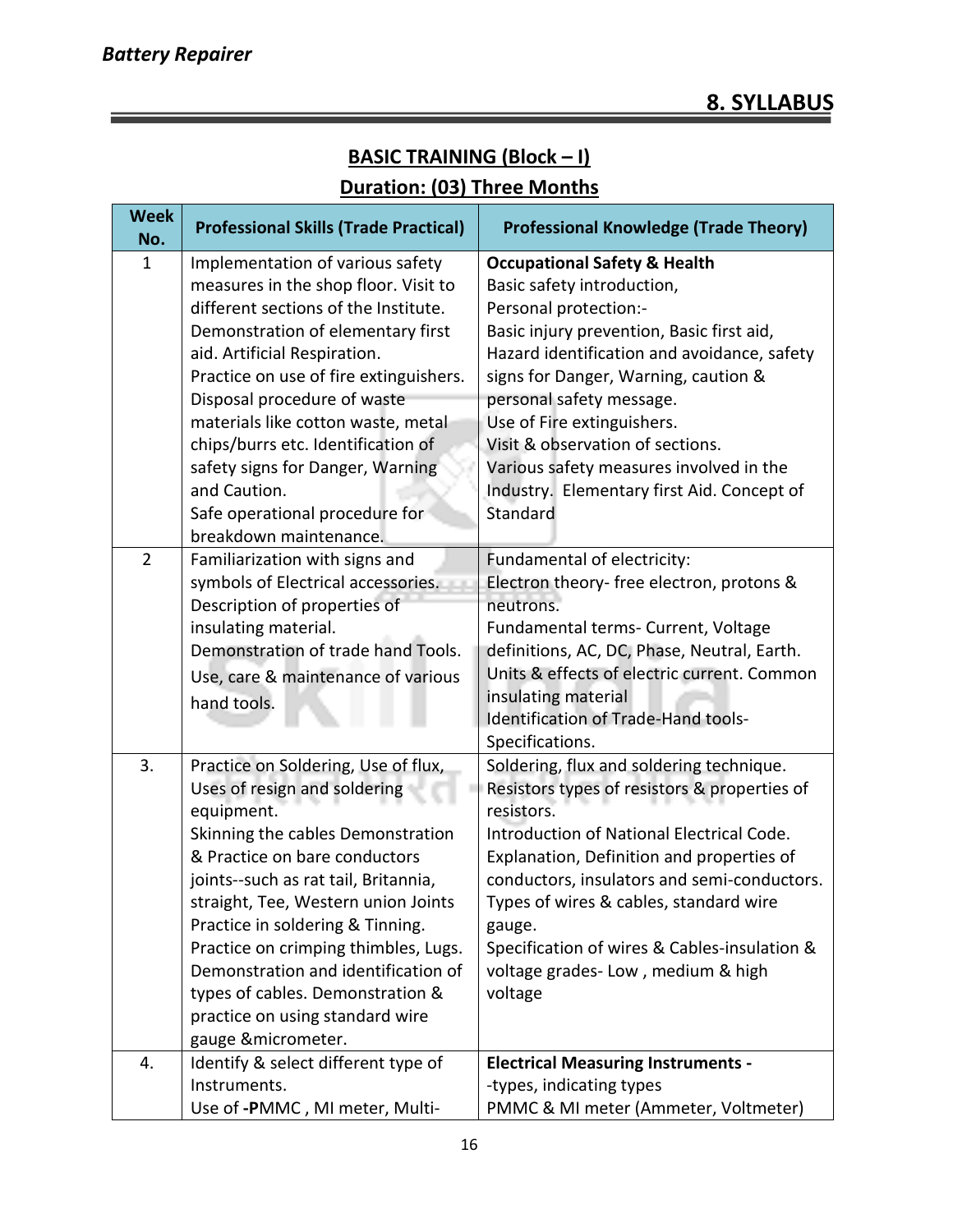|    | meter(Digital/Analog), Wattmeter,<br>P F meter, Energy meter, Frequency<br>meter,<br>Phase sequence meter, Digital<br>Instruments, etc<br>Range extension of meters.                                                                                                                                              | -Range extension<br>-Multimeter(Digital/Analog)<br>-Wattmeter<br>- P.F. meter<br>- Energy meter (Digital/analog)<br>-Insulation Tester (Megger), Earth tester.<br>-Frequency meter<br>-Phase Sequence meter<br>-Multimeter - Analog and Digital<br>-Tong tester<br>-Tachometer.                                                                                                                                                                                                                                                                                                                                               |
|----|-------------------------------------------------------------------------------------------------------------------------------------------------------------------------------------------------------------------------------------------------------------------------------------------------------------------|-------------------------------------------------------------------------------------------------------------------------------------------------------------------------------------------------------------------------------------------------------------------------------------------------------------------------------------------------------------------------------------------------------------------------------------------------------------------------------------------------------------------------------------------------------------------------------------------------------------------------------|
| 5  | Verification of Ohm's Law,                                                                                                                                                                                                                                                                                        | Ohm's Law $-$                                                                                                                                                                                                                                                                                                                                                                                                                                                                                                                                                                                                                 |
|    | Measuring unknown resistance                                                                                                                                                                                                                                                                                      | Kirchhoff's Law-                                                                                                                                                                                                                                                                                                                                                                                                                                                                                                                                                                                                              |
|    | Verification of laws of series and<br>parallel circuits.<br>Kirchoff's Law<br>Experiment on poly phase circuits.<br>Current, voltage, power and power<br>factor measurement in single &<br>poly- phase circuits. Measurement<br>of energy in single and poly-phase<br>circuits. - Use of phase sequence<br>meter. | Simple electrical circuits and problems.<br>Reading of simple Electrical Layout.<br><b>Resistors - Law of Resistance.</b><br>Series and parallel circuits & related<br>calculation.<br>Measurement of resistance using<br>Wheatstone Bridge.<br>Alternating Current - Comparison and<br>Advantages D.C and A.C. Related terms<br>Frequency, Instantaneous value, R.M.S.<br>value Average value, Peak factor, form<br>factor, sine wave, phase and phase<br>difference.<br>Inductive and Capacitive reactance,<br>Impedance (Z), power factor (p.f).<br>Active and Reactive power.<br>Single Phase and three-phase system etc. |
| 6. | Diodes-symbol - Tests -                                                                                                                                                                                                                                                                                           | <b>Basic electronics-</b> Semiconductor energy                                                                                                                                                                                                                                                                                                                                                                                                                                                                                                                                                                                |
|    | Construct & Test Half wave rectifier                                                                                                                                                                                                                                                                              | level, atomic structure 'P' type and 'N' type.                                                                                                                                                                                                                                                                                                                                                                                                                                                                                                                                                                                |
|    | ckt.                                                                                                                                                                                                                                                                                                              | Type of materials -P-N-junction.                                                                                                                                                                                                                                                                                                                                                                                                                                                                                                                                                                                              |
|    | Full wave rectifier ckt.                                                                                                                                                                                                                                                                                          | Classification of Diodes - Reverse and                                                                                                                                                                                                                                                                                                                                                                                                                                                                                                                                                                                        |
|    | Bridge rectifier ckt.                                                                                                                                                                                                                                                                                             | Forward Bias,<br>Heat sink.                                                                                                                                                                                                                                                                                                                                                                                                                                                                                                                                                                                                   |
|    | Single phase & three phase rectifier<br>ckt                                                                                                                                                                                                                                                                       | Specification of Diode                                                                                                                                                                                                                                                                                                                                                                                                                                                                                                                                                                                                        |
|    | Measurement & calculation of                                                                                                                                                                                                                                                                                      | PIV rating.                                                                                                                                                                                                                                                                                                                                                                                                                                                                                                                                                                                                                   |
|    | electrical parameters using C.R.O.                                                                                                                                                                                                                                                                                | Explanation and importance of DC, rectifier                                                                                                                                                                                                                                                                                                                                                                                                                                                                                                                                                                                   |
|    | Different wave shapes of rectifiers                                                                                                                                                                                                                                                                               | circuit. Half wave, Full wave and Bridge                                                                                                                                                                                                                                                                                                                                                                                                                                                                                                                                                                                      |
|    | and their values using C.R.O.                                                                                                                                                                                                                                                                                     | circuit.                                                                                                                                                                                                                                                                                                                                                                                                                                                                                                                                                                                                                      |
|    | Identification of terminals,                                                                                                                                                                                                                                                                                      | Filter circuits-passive filter.                                                                                                                                                                                                                                                                                                                                                                                                                                                                                                                                                                                               |
|    | construction & Testing of transistor.                                                                                                                                                                                                                                                                             | Working principle and uses of an                                                                                                                                                                                                                                                                                                                                                                                                                                                                                                                                                                                              |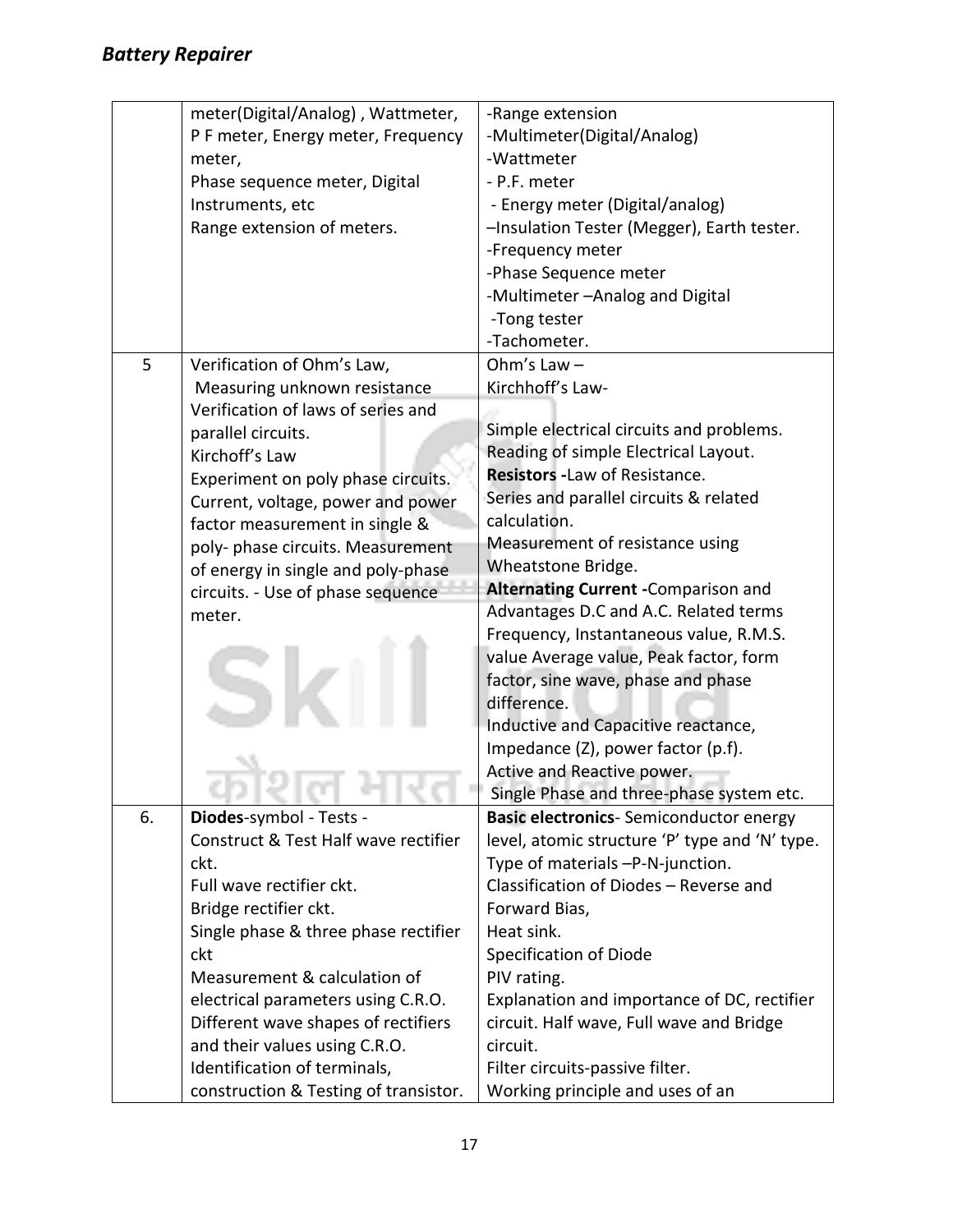|     | Operation, maintenance &              | oscilloscope.                                        |
|-----|---------------------------------------|------------------------------------------------------|
|     | troubleshooting of inverter, Voltage  | Types of transistors & its application.              |
|     | stabilizer, DC regulated power        | Specification and rating of transistors.             |
|     | supply, UPS, etc.                     |                                                      |
| 7.  | Prepare Electromagnet.                | Magnetism - classification of magnets,               |
|     | Use of magnetic compass.              | methods of magnetising, magnetic                     |
|     | Assembly / winding of a simple        | materials. Properties, care and                      |
|     | electro magnet Identification of      | maintenance, methods of magnetising                  |
|     | different types of Capacitors.        | magnetic materials.                                  |
|     | Charging and discharging of           | Para and Diamagnetism and Ferro magnetic             |
|     | capacitor, Testing of Capacitors      | materials. Principle of electro-magnetism,           |
|     | using DC voltage and lamp.            |                                                      |
|     | Identification of types of            | Working principle of Transformer, losses &           |
|     | Transformers. Connection of           | efficiency. Classification C.T., P.T.                |
|     | transformers, Transformation ratio,   | Instrument and Auto Transformer(Variac),             |
|     | testing of transformer, calculates    | Construction,                                        |
|     | the losses & efficiency. Use of       | Single phase and Poly phase. Type of                 |
|     | Current Transformer (C.T.) and        | Cooling for transformer.                             |
|     | Potential (Voltage) transformer       | Protective devices. Components, Auxiliary            |
|     | (P.T.)                                | parts i.e. breather, Conservator, buchholz           |
|     | Testing of single phase and Three     | relay, other protective devices. Transformer         |
|     | Phase Transformers - Cleaning,        | oil testing and Tap changer (off load and on         |
|     | maintenance, testing and changing     | load). Dry type transformer. Bushings and            |
|     | of oil.                               | termination.                                         |
| 8.  | Identification of parts of battery.   | Theory of Chemical Reaction, Electrolysis            |
|     | Types of Battery, Parts of Battery,   | (Faradays Law), Electro Chemical Equivalent.         |
|     | Practice on Battery Charging,         | <b>Chemical effect of electric current-Principle</b> |
|     | Preparation of battery charging,      | of electrolysis. Faraday's Law of electrolysis       |
|     | Testing of cells, Installation of     | Lead acid cell-description, methods of               |
|     | batteries, Charging of batteries by   | charging-Precautions to be taken & testing           |
|     | different methods.                    | equipment, Bond Theory & concept of ions.            |
|     | Routine care & maintenance of         | Different types of lead acid cells. Sealed           |
|     | <b>Batteries</b>                      | Maintenance free Batteries, Solar battery.           |
|     |                                       | Load & back up time calculation                      |
| 9   | Practice of all types of test of      | Principle of Storage Cell                            |
|     | battery                               | Chemical change on charging & discharging            |
|     | <b>Identify fully charged Battery</b> | Indication of fully charged Battery.                 |
|     | Defects & remedies.                   | Testing of Battery i.e. using hydrometer,            |
|     |                                       | voltmeter, High rate discharge cell tester,          |
|     |                                       | Cadmium stick test                                   |
| 10. | Identify defects of battery, Ampere   | General defects of Lead Acid Battery-                |
|     | hour capacity.                        | a. Sulphation, b. Sedimentation, c. Buckling         |
|     | Prepare Electrolyte and use of        | of plates.                                           |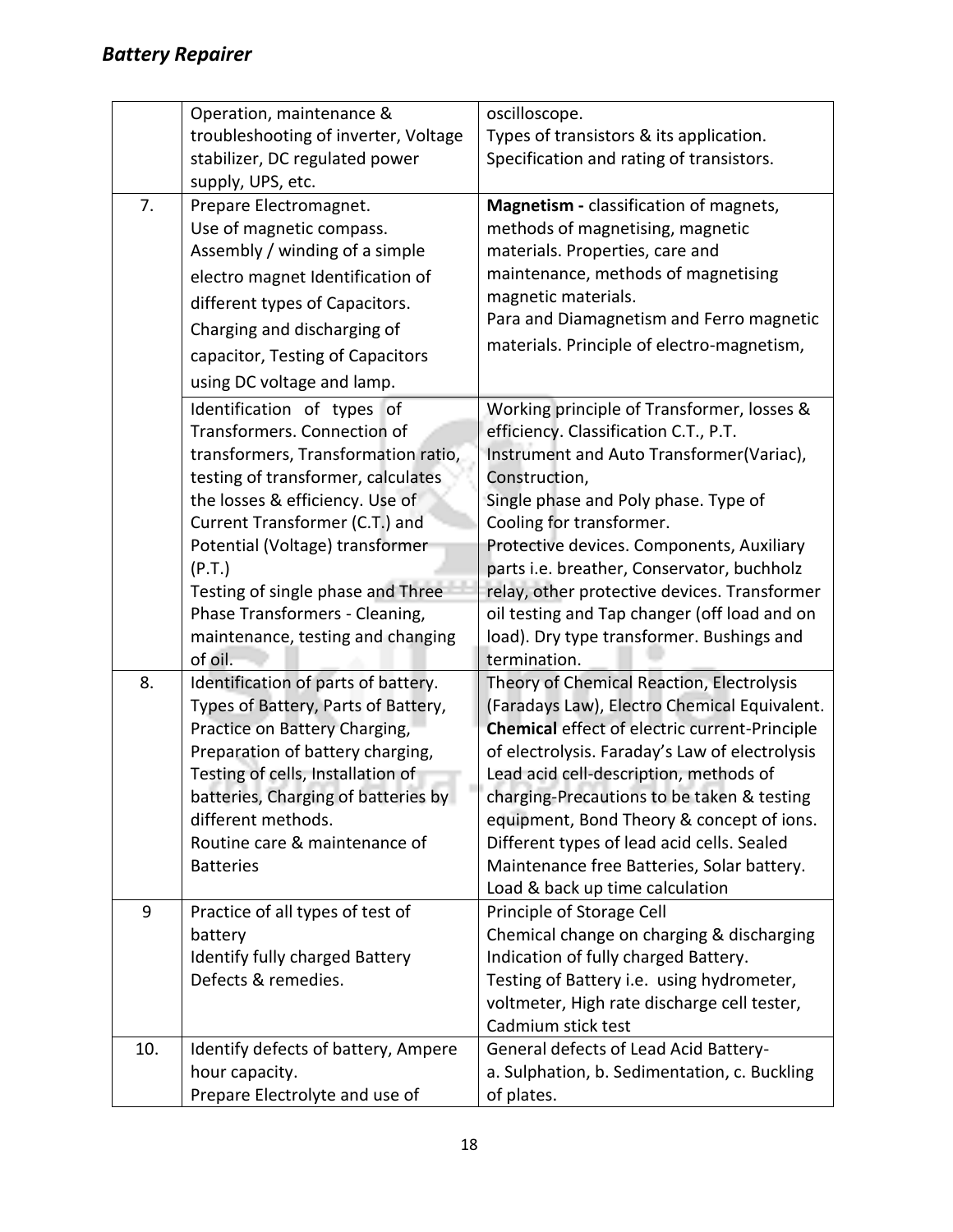|    | special purpose batteries.           | Battery defects like leakage, cracks, over   |
|----|--------------------------------------|----------------------------------------------|
|    |                                      | charging & short circuiting of plates.       |
|    |                                      | Polarisation & back emf.                     |
|    |                                      | Ampere Hour Capacity of Battery              |
|    |                                      | <b>Process of Preparing Electrolyte</b>      |
|    |                                      | Special Purpose Batteries-Steel Alkaline,    |
|    |                                      | Zinc Silver & motor cycle battery.           |
| 11 | Practice on maintenance & upkeep     | General Maintenance and methods of           |
|    | of lead acid battery.                | upkeep of lead acid battery.                 |
|    | Identify parts of Nickel Iron or     | Trickle charging                             |
|    | Alkaline cell.                       | Parts of Nickel Iron or Alkaline cell        |
|    |                                      | Difference between lead acid & Alkaline Cell |
|    | Practice of charging battery using   | Connection diagram of charging & lamp        |
|    | both methods.                        | discharging board.                           |
|    |                                      |                                              |
|    |                                      | Types of Charging a) constant voltage        |
|    |                                      | charging b) Constant current charging        |
|    |                                      | Precautions during charging of battery.      |
| 12 | Practice to assemble new batteries.  | Methods of Assembly new Batteries.           |
|    | To find Internal resistance of lead  | Process of Lead burning set& gas welding     |
|    | acid Battery.                        | set                                          |
|    |                                      | Internal resistance of lead acid Battery.    |
| 13 | Practice to connect cell in series,  | Grouping of cells- series, parallel, series- |
|    | parallel, series-parallel.           | parallel.                                    |
|    | Calculate metal deposition on the    | Metal depositing on the basis of atomic      |
|    | basis of atomic weight/chemical      | weight/chemical equivalent.                  |
|    | equivalent.                          |                                              |
|    | <b>Assessment/Examination 03days</b> |                                              |

**Note: -** *More emphasis to be given on video/real-life pictures during theoretical classes. Some real-life pictures/videos of related industry operations may be shown to the trainees to give a feel of Industry and their future assignment.*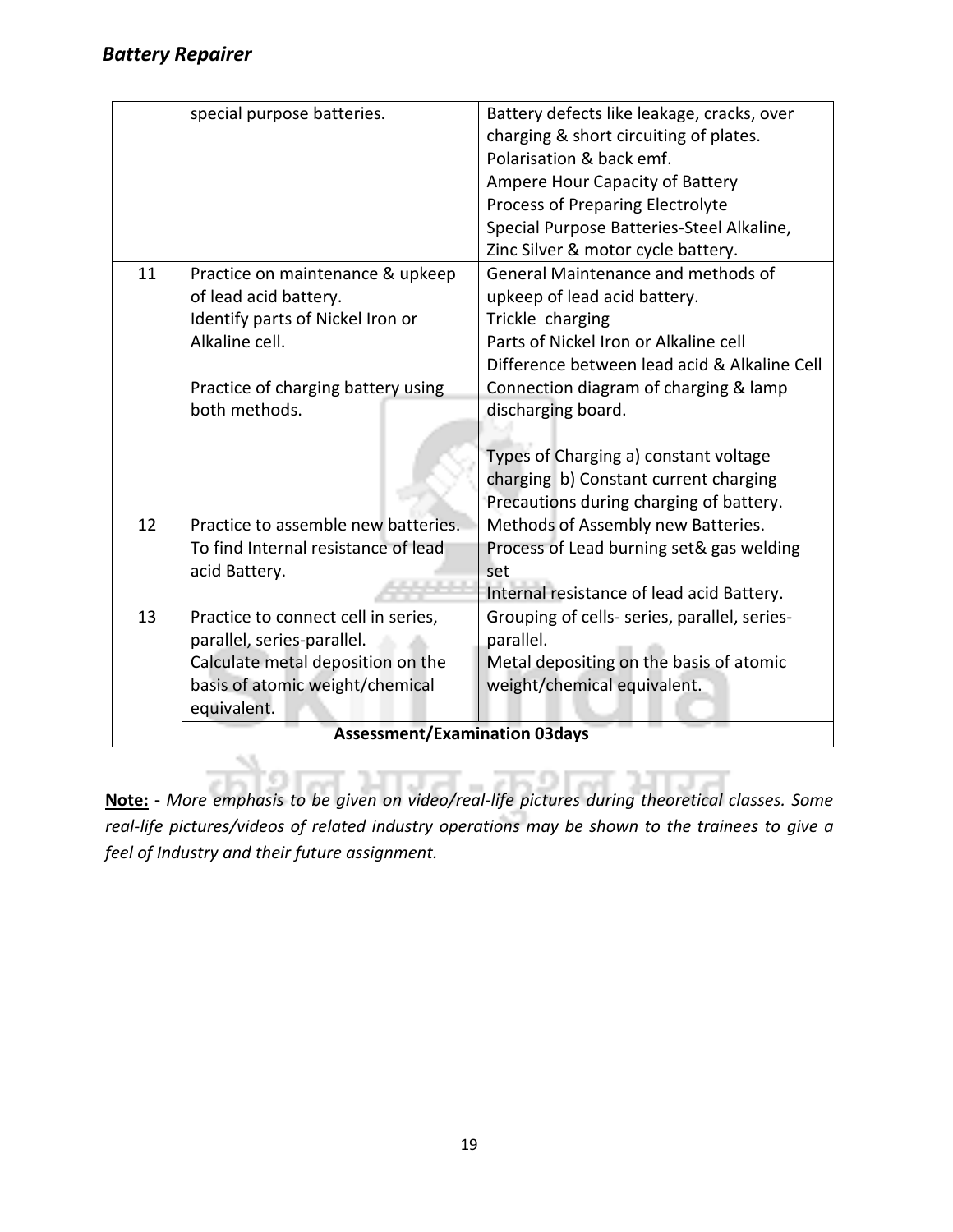#### **9.1 WORKSHOP CALCULATION SCIENCE & ENGINEERING DRAWING**

| $Block - I$ |                                                                                                                                                                                                                  |                                                                                                                                                                                                                                                                                                                                                                                                                         |  |
|-------------|------------------------------------------------------------------------------------------------------------------------------------------------------------------------------------------------------------------|-------------------------------------------------------------------------------------------------------------------------------------------------------------------------------------------------------------------------------------------------------------------------------------------------------------------------------------------------------------------------------------------------------------------------|--|
| SI.<br>No.  | <b>Workshop Calculation and Science</b><br>(Duration: - 20 hrs.)                                                                                                                                                 | <b>Engineering Drawing</b><br>(Duration: - 30 hrs.)                                                                                                                                                                                                                                                                                                                                                                     |  |
| 1.          | Unit: Systems of unit- FPS, CGS,<br>MKS/SI unit, unit of length, Mass and<br>time, Conversion of units                                                                                                           | Introduction to Engineering Drawing and<br>Drawing Instruments:<br>Conventions<br>Viewing of engineering drawing sheets.<br>Method of Folding of printed Drawing<br>Sheet as per BIS SP:46-2003<br>Drawing board, T-Square, Drafter<br>(Drafting M/c), Set Squares, Protractor,<br>Drawing Instrument Box (Compass,<br>Dividers, Scale, Diagonal Scales etc.),<br>Pencils of different Grades, Drawing<br>pins / Clips. |  |
| 2.          | <b>Basic Mathematics - BODMAS rule</b><br>Fraction-Addition,<br>Subtraction,<br>multiplication<br>Division-Problem<br>and<br>solving, Decimal-Addition.<br>Simple<br>calculation using Scientific<br>Calculator. | Lines:<br>Definition, types and applications in<br>Drawing as per BIS SP:46-2003<br>Classification of lines (Hidden, centre,<br>construction, Extension, Dimension,<br>Section)<br>- Drawing lines of given length (Straight,<br>curved)<br>Drawing of parallel lines, perpendicular<br>line<br>- Methods of Division of line segment                                                                                   |  |
| 3.          | Conversion of Fraction to Decimal and<br>vice-versa.                                                                                                                                                             | Free hand drawing of<br>- Lines, polygons, ellipse, etc.<br>- geometrical figures and blocks with<br>dimension                                                                                                                                                                                                                                                                                                          |  |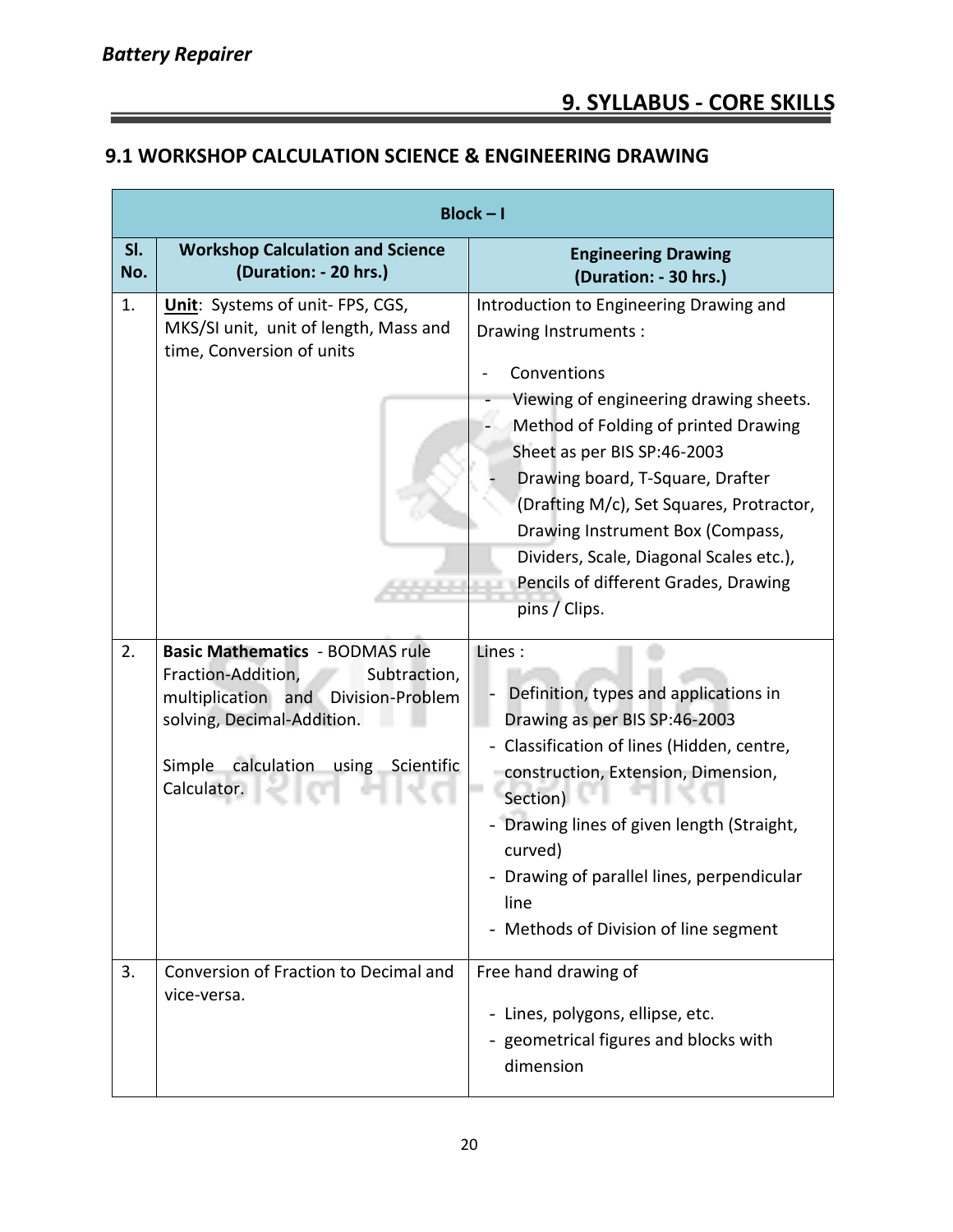|                                           | Transferring measurement from the given                                                                                                                                                                                                                                                                                                                                                                                                                                                                                          |
|-------------------------------------------|----------------------------------------------------------------------------------------------------------------------------------------------------------------------------------------------------------------------------------------------------------------------------------------------------------------------------------------------------------------------------------------------------------------------------------------------------------------------------------------------------------------------------------|
|                                           | object to the free hand sketches.                                                                                                                                                                                                                                                                                                                                                                                                                                                                                                |
| Percentage:                               | Signs & Symbols of AC/DC System                                                                                                                                                                                                                                                                                                                                                                                                                                                                                                  |
| Introduction, Simple calculation.         | Symbols used in electrical circuits.                                                                                                                                                                                                                                                                                                                                                                                                                                                                                             |
|                                           | Electrical components.                                                                                                                                                                                                                                                                                                                                                                                                                                                                                                           |
| decimal & vice-versa.                     |                                                                                                                                                                                                                                                                                                                                                                                                                                                                                                                                  |
| Square Root:                              | Sizes and Layout of Drawing Sheets                                                                                                                                                                                                                                                                                                                                                                                                                                                                                               |
|                                           |                                                                                                                                                                                                                                                                                                                                                                                                                                                                                                                                  |
|                                           | Selection of sizes                                                                                                                                                                                                                                                                                                                                                                                                                                                                                                               |
|                                           | Title Block, its position and content                                                                                                                                                                                                                                                                                                                                                                                                                                                                                            |
|                                           | Item Reference on Drawing Sheet (Item                                                                                                                                                                                                                                                                                                                                                                                                                                                                                            |
|                                           | List)                                                                                                                                                                                                                                                                                                                                                                                                                                                                                                                            |
|                                           |                                                                                                                                                                                                                                                                                                                                                                                                                                                                                                                                  |
|                                           | Method of presentation of Engineering                                                                                                                                                                                                                                                                                                                                                                                                                                                                                            |
|                                           | Drawing                                                                                                                                                                                                                                                                                                                                                                                                                                                                                                                          |
|                                           | <b>Pictorial View</b>                                                                                                                                                                                                                                                                                                                                                                                                                                                                                                            |
|                                           | Orthographic View                                                                                                                                                                                                                                                                                                                                                                                                                                                                                                                |
|                                           | Isometric view                                                                                                                                                                                                                                                                                                                                                                                                                                                                                                                   |
|                                           |                                                                                                                                                                                                                                                                                                                                                                                                                                                                                                                                  |
| Simple problems related to mass,          |                                                                                                                                                                                                                                                                                                                                                                                                                                                                                                                                  |
| weight, and density.                      |                                                                                                                                                                                                                                                                                                                                                                                                                                                                                                                                  |
| <b>Mensuration:</b>                       | Drawing of Solid figures (Cube,                                                                                                                                                                                                                                                                                                                                                                                                                                                                                                  |
| and<br>perimeter<br>of<br>square,<br>Area | Cuboids, Cone) with dimensions.                                                                                                                                                                                                                                                                                                                                                                                                                                                                                                  |
|                                           | Free hand Drawing of Solid figures                                                                                                                                                                                                                                                                                                                                                                                                                                                                                               |
|                                           | (Prism, Pyramid, Frustum of Cone and                                                                                                                                                                                                                                                                                                                                                                                                                                                                                             |
|                                           | Pyramid.) with dimensions.                                                                                                                                                                                                                                                                                                                                                                                                                                                                                                       |
|                                           | Free Hand sketch of hand tools and                                                                                                                                                                                                                                                                                                                                                                                                                                                                                               |
|                                           | measuring tools used in respective<br>trades.                                                                                                                                                                                                                                                                                                                                                                                                                                                                                    |
|                                           | -Free Hand Sketching of different                                                                                                                                                                                                                                                                                                                                                                                                                                                                                                |
|                                           | shapes of Batteries & its component.                                                                                                                                                                                                                                                                                                                                                                                                                                                                                             |
|                                           |                                                                                                                                                                                                                                                                                                                                                                                                                                                                                                                                  |
|                                           | Changing percentage to fraction and<br>Square and square root, method of<br>finding out square roots. Simple<br>problem using calculation.<br>Mass, Weight and Density: Mass, Unit-<br>of Mass, Weight, difference between<br>mass and weight.<br>Density, unit of density.<br>Relation<br>between mass, weight & density.<br>parallelogram,<br>rectangle,<br>triangle,<br>circle, semi circle,<br>Volume of solids<br>- cube, cuboid,<br>cylinder and Sphere.<br>Surface area of solids - cube, cuboid,<br>cylinder and Sphere. |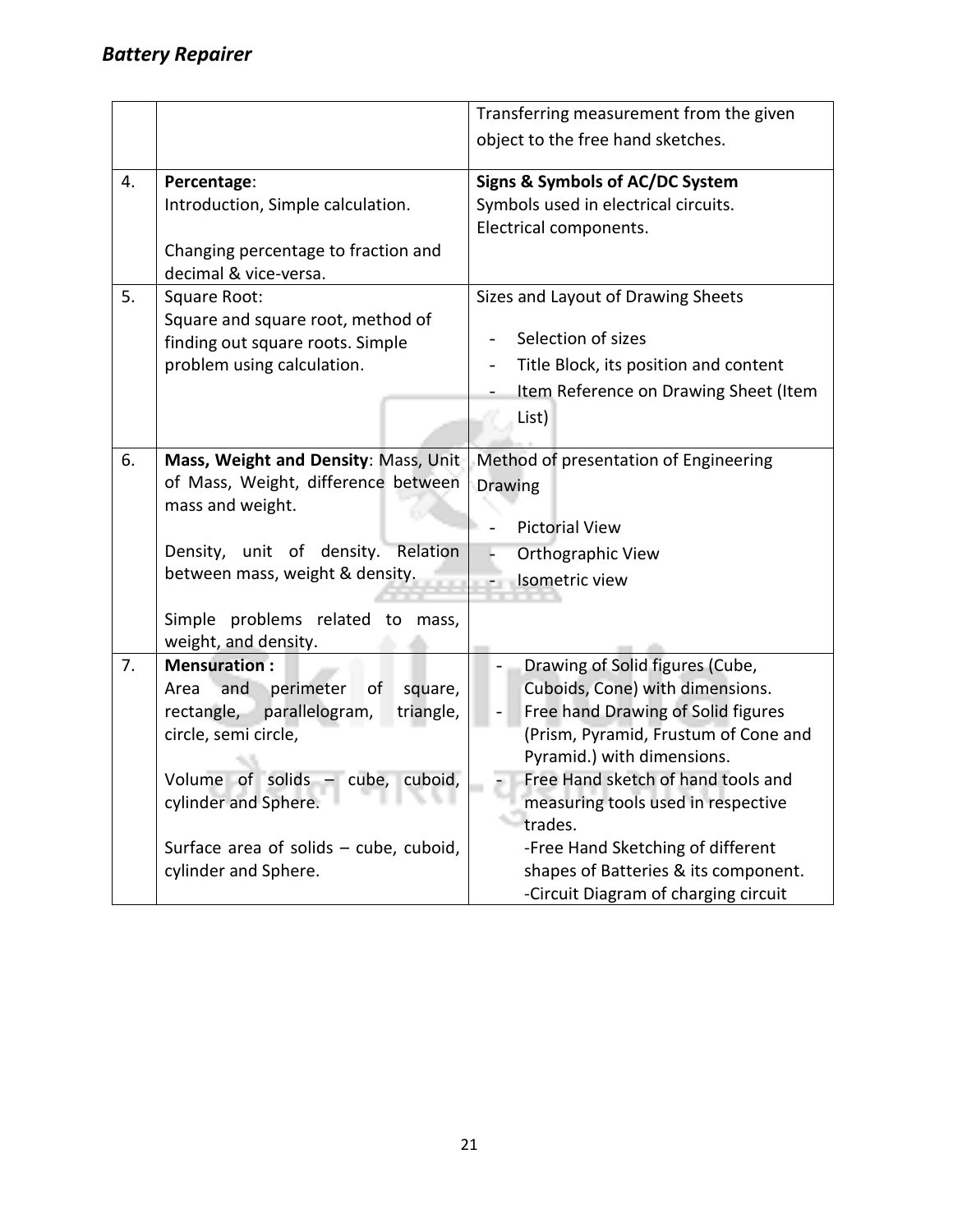#### **9.2 EMPLOYABILITY SKILLS**

| <b>Topic</b><br>No. | <b>Topic</b>                                                                                                                                                                                                                                                                                                                                                                                                                                                                                                          | <b>Duration</b><br>(in hours) |
|---------------------|-----------------------------------------------------------------------------------------------------------------------------------------------------------------------------------------------------------------------------------------------------------------------------------------------------------------------------------------------------------------------------------------------------------------------------------------------------------------------------------------------------------------------|-------------------------------|
|                     | <b>English Literacy</b>                                                                                                                                                                                                                                                                                                                                                                                                                                                                                               | 7                             |
| 1.                  | <b>Reading</b><br>Reading and understanding simple sentences about self, work and<br>environment                                                                                                                                                                                                                                                                                                                                                                                                                      |                               |
| 2.                  | <b>Writing</b><br>Construction of simple sentences Writing simple English                                                                                                                                                                                                                                                                                                                                                                                                                                             |                               |
| 3.                  | <b>Speaking / Spoken English</b><br>Speaking with preparation on self, on family, on friends/ classmates, on<br>know, picture reading gain confidence through role-playing and<br>discussions on current happening job description, asking about someone's<br>job habitual actions. Taking messages, passing messages on and filling in<br>message forms Greeting and introductions office hospitality, Resumes or<br>curriculum vita essential parts, letters of application reference to previous<br>communication. |                               |
|                     | I.T. Literacy                                                                                                                                                                                                                                                                                                                                                                                                                                                                                                         |                               |
| 1.                  | <b>Basics of Computer</b><br>Introduction, Computer and its applications, Hardware and peripherals,<br>Switching on-Starting and shutting down of computer.                                                                                                                                                                                                                                                                                                                                                           |                               |
| 2.                  | <b>Word processing and Worksheet</b><br>Basic operating of Word Processing, Creating, opening and closing<br>Documents, use of shortcuts, Creating and Editing of Text, Formatting the<br>Text, Insertion & creation of Tables. Printing document.<br>Basics of Excel worksheet, understanding basic commands, creating<br>simple worksheets, understanding sample worksheets, use of simple<br>formulas and functions, Printing of simple excel sheets.<br>Use of External memory like pen drive, CD, DVD etc,       |                               |
| 3.                  | <b>Computer Networking and INTERNET</b><br>Accessing the Internet using Web Browser, Downloading and Printing<br>Web Pages, Opening an email account and use of email. Social media sites<br>and its implication.                                                                                                                                                                                                                                                                                                     |                               |
|                     | <b>Communication Skill</b>                                                                                                                                                                                                                                                                                                                                                                                                                                                                                            | 18                            |
| $\mathbf{1}$        | <b>Introduction to Communication Skills</b><br>Communication and its importance<br>Principles of Effective communication<br>Types of communication - verbal, nonverbal, written, email, talking<br>on phone.<br>Nonverbal communication - components-Para-language<br>Body - language<br>Barriers to communication and dealing with barriers.                                                                                                                                                                         |                               |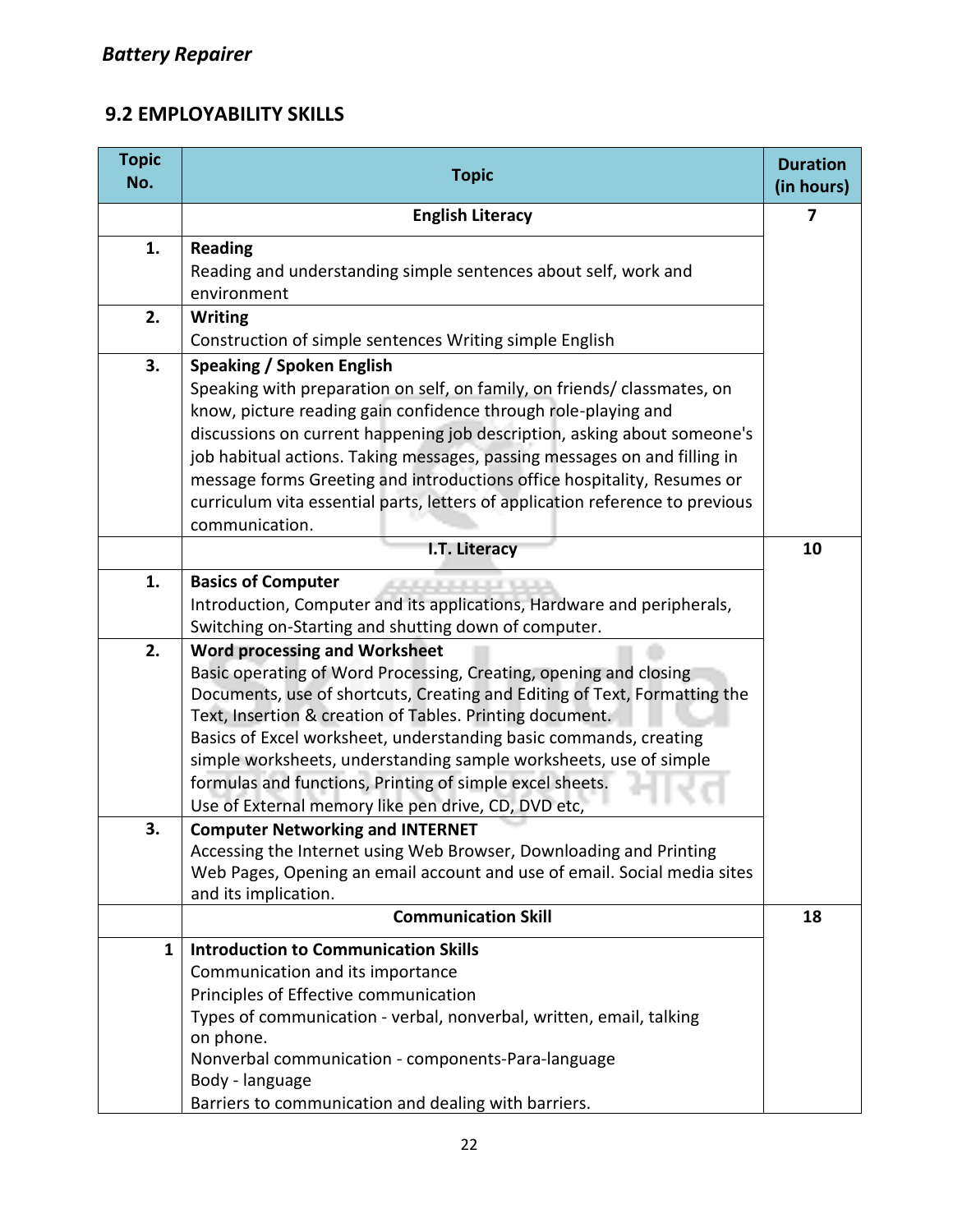| $\overline{2}$          | <b>Listening Skills</b>                                                     |   |  |
|-------------------------|-----------------------------------------------------------------------------|---|--|
|                         | Listening-hearing and listening, effective listening, barriers to effective |   |  |
|                         | listening guidelines for effective listening.                               |   |  |
| $\overline{\mathbf{3}}$ | <b>Motivational Training</b>                                                |   |  |
|                         | <b>Characteristics Essential to Achieving Success</b>                       |   |  |
|                         | The Power of Positive Attitude                                              |   |  |
|                         | Self awareness                                                              |   |  |
|                         | <b>Importance of Commitment</b>                                             |   |  |
|                         | <b>Ethics and Values</b>                                                    |   |  |
|                         | <b>Ways to Motivate Oneself</b>                                             |   |  |
|                         | Personal Goal setting and Employability Planning.                           |   |  |
| 4                       | <b>Facing Interviews</b>                                                    |   |  |
|                         | Manners, Etiquettes, Dress code for an interview                            |   |  |
|                         | Do's & Don'ts for an interview                                              |   |  |
|                         | <b>Entrepreneurship skill</b>                                               | 8 |  |
| 1.                      | <b>Concept of Entrepreneurship</b>                                          |   |  |
|                         | Entrepreneurship- Entrepreneurship - Enterprises:-Conceptual issue.         |   |  |
|                         | Source of business ideas, Entrepreneurial opportunities, The process of     |   |  |
|                         | setting up a business.                                                      |   |  |
| 2.                      | <b>Institutions Support</b>                                                 |   |  |
|                         | Role of Various Schemes and Institutes for self-employment i.e. DIC, SIDA,  |   |  |
|                         | SISI, NSIC, SIDO, Idea for financing/ non financing support agencies to     |   |  |
|                         | familiarizes with the Policies / Programmes & procedure & the available     |   |  |
|                         | scheme.                                                                     |   |  |
|                         | Productivity                                                                |   |  |
|                         |                                                                             |   |  |
| 1.                      | <b>Productivity</b>                                                         |   |  |
|                         | Definition, Necessity.                                                      |   |  |
| 2.                      | <b>Affecting Factors</b>                                                    |   |  |
|                         | Skills, Working Aids, Automation, Environment, Motivation                   |   |  |
|                         | How improves or slows down.                                                 |   |  |
| 3.                      | <b>Personal Finance Management</b>                                          |   |  |
|                         | Banking processes, Handling ATM, KYC registration, safe cash handling,      |   |  |
|                         | Personal risk and Insurance.                                                |   |  |
|                         | <b>Occupational Safety, Health &amp; Environment Education</b>              | 6 |  |
| 1                       | Safety & Health                                                             |   |  |
|                         | Introduction to Occupational Safety and Health importance of safety and     |   |  |
|                         | health at workplace.                                                        |   |  |
| $\overline{2}$          | <b>Occupational Hazards</b>                                                 |   |  |
|                         | Basic Hazards, Chemical Hazards, Vibro-acoustic Hazards, Mechanical         |   |  |
|                         | Hazards, Electrical Hazards, Thermal Hazards. Occupational health,          |   |  |
|                         | Occupational hygienic, Occupational Diseases/ Disorders & its prevention.   |   |  |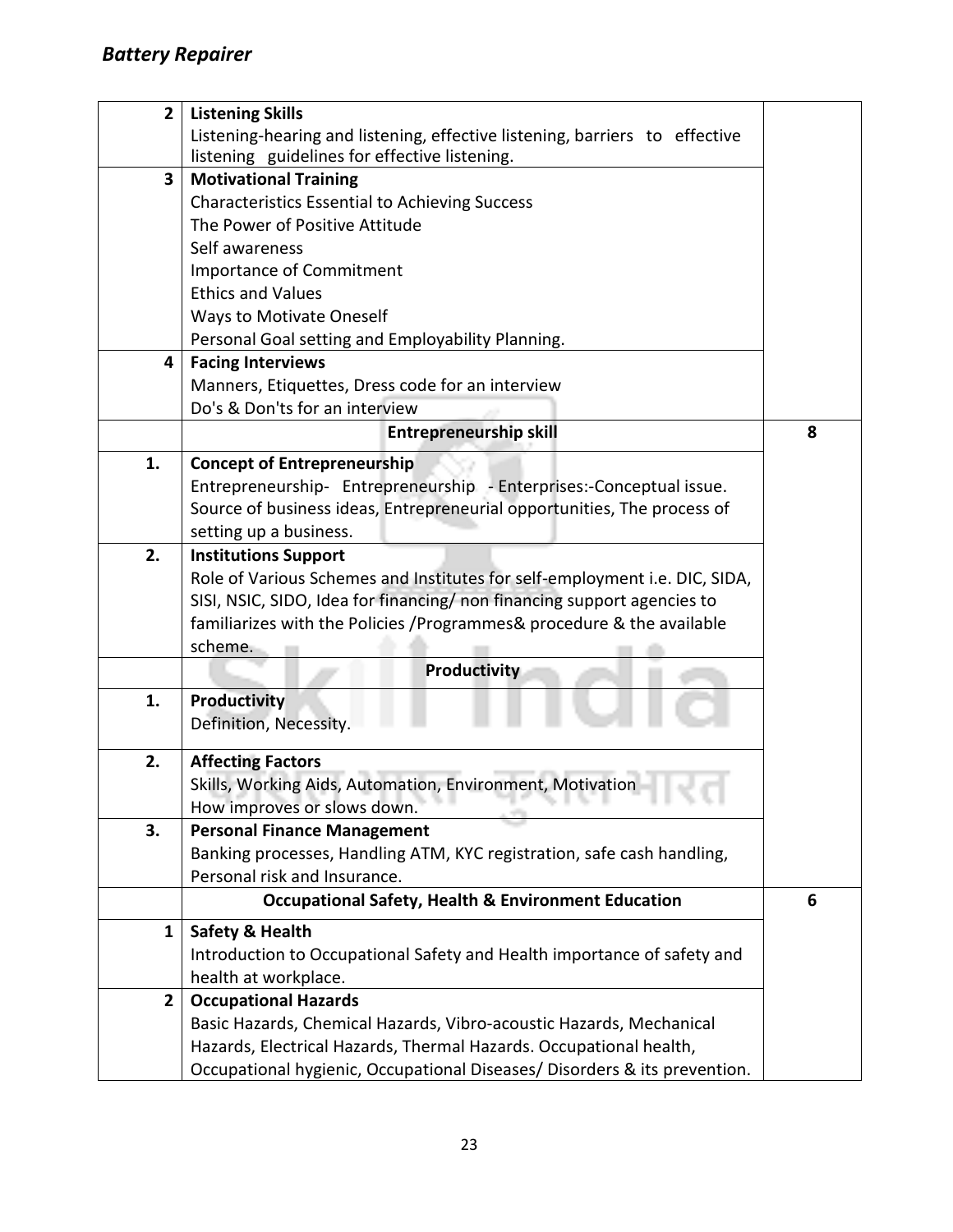| $\overline{\mathbf{3}}$ | <b>Accident &amp; safety</b>                                                 |   |
|-------------------------|------------------------------------------------------------------------------|---|
|                         | Basic principles for protective equipment.                                   |   |
|                         | Accident Prevention techniques - control of accidents andsafety              |   |
|                         | measures.                                                                    |   |
| 4                       | <b>First Aid</b>                                                             |   |
|                         | Care of injured & Sick at the workplaces, First-Aid & Transportation of sick |   |
|                         | person                                                                       |   |
|                         | <b>Labour Welfare Legislation</b>                                            |   |
| $\mathbf{1}$            | <b>Welfare Acts</b>                                                          |   |
|                         | Benefits guaranteed under various acts- Factories Act, Apprenticeship Act,   |   |
|                         | Employees State Insurance Act (ESI), Employees Provident Fund Act.           |   |
|                         | <b>Quality Tools</b>                                                         | 6 |
|                         |                                                                              |   |
| 1.                      | <b>Quality Consciousness:</b>                                                |   |
|                         | Meaning of quality, Quality Characteristic                                   |   |
| 2.                      | <b>Quality Circles:</b>                                                      |   |
|                         | Definition, Advantage of small group activity, objectives of quality Circle, |   |
|                         | Roles and function of Quality Circles in Organization, Operation of Quality  |   |
|                         | circle. Approaches to starting Quality Circles, Steps for continuation       |   |
|                         | <b>Quality Circles.</b>                                                      |   |
| 3.                      | <b>House Keeping:</b>                                                        |   |
|                         | Purpose of Housekeeping, Practice of good Housekeeping.                      |   |
| 4.                      | <b>Quality Tools</b>                                                         |   |
|                         | Basic quality tools with a few examples                                      |   |
|                         |                                                                              |   |

### कोशल भारत-कुशल भारत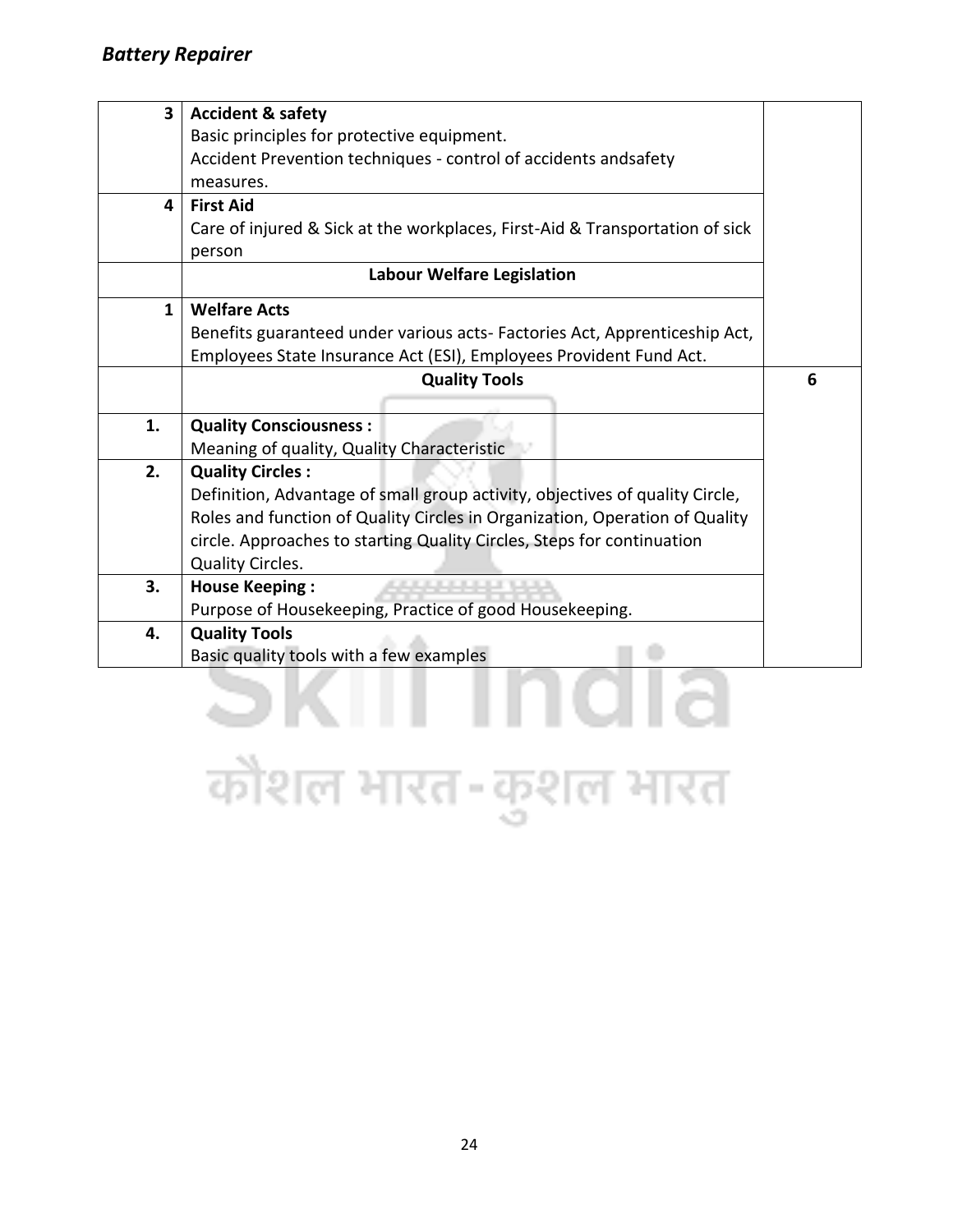#### **10. DETAILS OF COMPETENCIES (ON-JOBTRAINING)**

The **competencies/ specific outcomes** on completion of On-Job Training are detailed below: -

#### $Block - I$

- 1. Observe & practice safety in all industry works. Practice providing First Aid/Artificial respiration. Practice safe operational procedures for breakdown/preventive maintenance.
- 2. Identify & use trade hand tools.
- 3. Carryout chipping, filing, grinding, hack sawing, fitting & carpentry jobs. Drill and tap holes. Carry out Cutting and riveting. Make single and double rectangular boards
- 4. Measure voltage, current, resistance power & energy in DC & AC(1ph & 3ph) circuits
- 5. Troubleshoot, repair & maintain lights, fans and power appliances. Wire up in PVC casing & capping.
- 6. Connect, test, repair& maintain domestic appliances.
- 7. Test wiring installations by meggar.
- 8. Troubleshoot power supply parts such as rectifiers, filters, voltage stabilizers, controlled rectifiers. Check the thyristors in circuits
- 9. Select suitable battery for specified application. Identify different parts of storage batteries, cells i.e. Plates, Electrolyte, container. Bottom grooved support blocks, Connecting bar, Terminal/Pillar, Vent plug/Filler caps, External connecting strips.
- 10. Test the battery for specific gravity, terminal voltage by High rate discharge tester, capacity etc.
- 11. Prepare electrolyte for battery.
- 12. Top up the battery with distilled water, clean the terminals & vent plug.
- 13. Inspect the container of batteries for leakage, cracks and sediment.
- 14. Charge and discharge the battery with specified charging and discharging currents.
- 15. Charge battery by use of fast charger
- 16. Overhaul batteries by removing acid, removing scaling pitch with gas torch, remove plates from container, inspect parts, clean, replace the defective parts& reassemble.
- 17. Measure the internal resistance & capacity of cell.
- 18. Test the battery for charging status.
- 19. Dismantle Ni-Cd Batteries & Assembling of the same.
- 20. Connect the power and control wiring of Diesel Generating set. Troubleshoot, repair and maintain the diesel engine coupled alternator and switchgear.
- 21. Connect & test the power supply changeover switches of single or three phase supplies in manual or automatic mode of operation.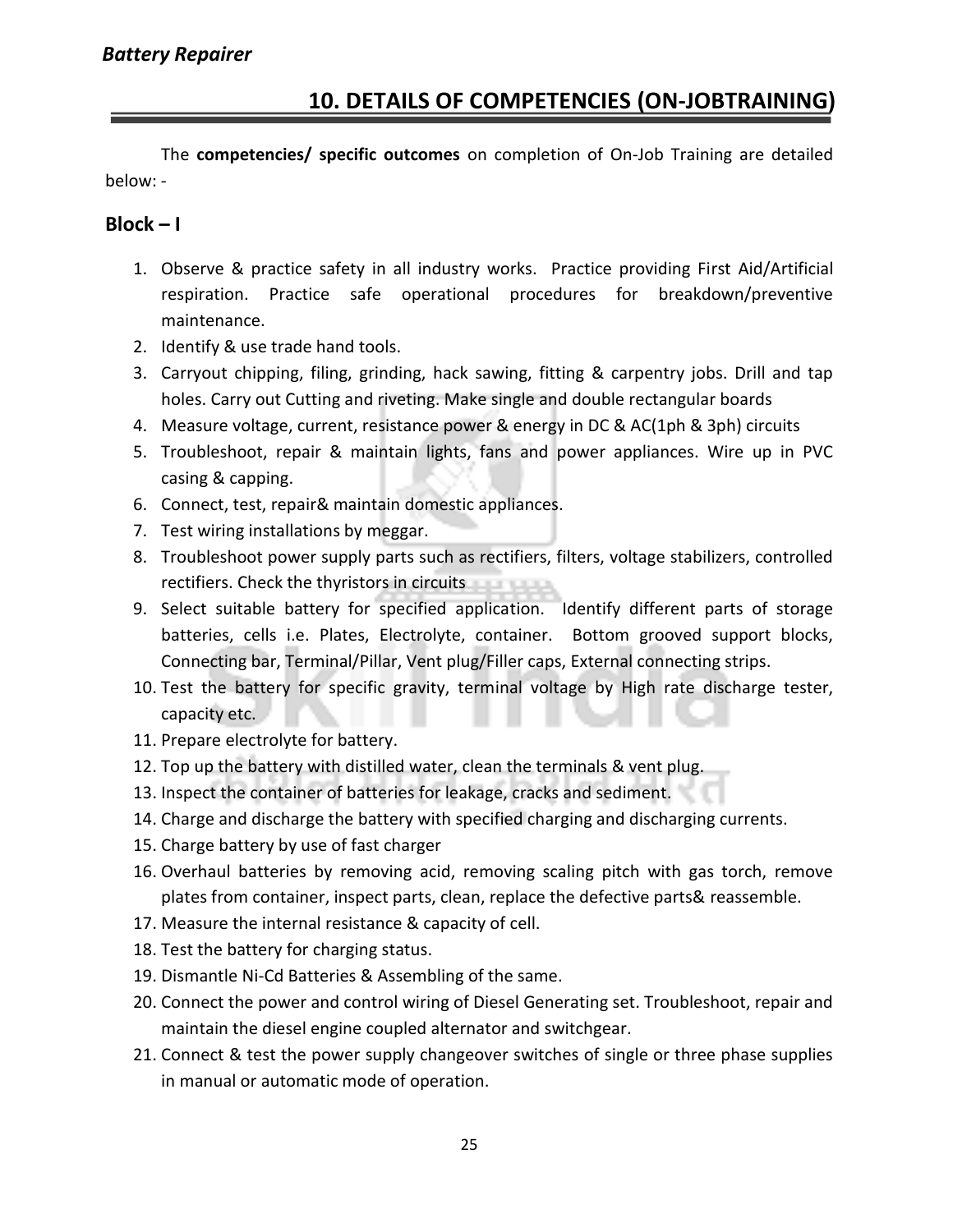#### *Battery Repairer*

22. Maintain the Solar cells by voltage tests, scheduled inspections of terminal connections and operate other non-conventional energy generation system.

#### **Note:**

1. Industry must ensure that above mentioned competencies are achieved by the trainees during their on job training.

2. In addition to above competencies/ outcomes industry may impart additional training relevant to the specific industry.



## Skill India कौशल भारत-कुशल भारत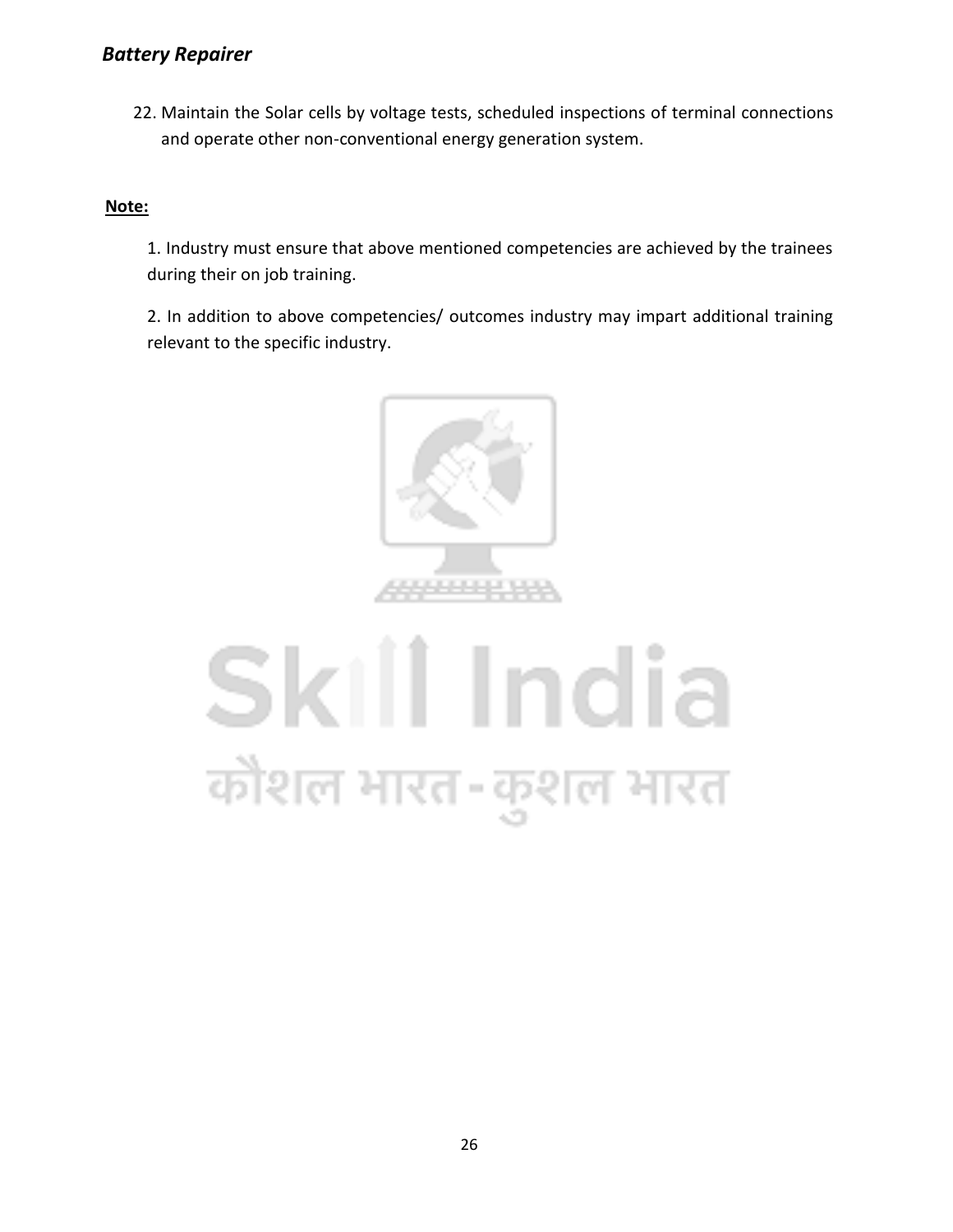Ξ

#### **INFRASTRUCTURE FOR PROFESSIONAL SKILL & PROFESSIONAL KNOWLEDGE**

| <b>BATTERY REPAIRER</b>                                             |                                                 |                            |                |
|---------------------------------------------------------------------|-------------------------------------------------|----------------------------|----------------|
| LIST OF TOOLS AND EQUIPMENT for Basic Training (For 16 Apprentices) |                                                 |                            |                |
|                                                                     | <b>A. TRAINEES TOOL KIT</b>                     |                            |                |
| Sl. no.                                                             | <b>Name of the Tool &amp; Equipments</b>        | <b>Specification</b>       | Quantity       |
| $\mathbf{1}$                                                        | Steel rule                                      | 300mm                      | 17Nos          |
| $\overline{2}$                                                      | <b>Screw Driver</b>                             | 200mm                      | 17Nos          |
| $\overline{3}$                                                      | <b>Screw Driver</b>                             | 100mm                      | 17Nos          |
| 4                                                                   | Terminal screw Driver (Connector)               | 75 mm                      | 17Nos          |
| 5                                                                   | Knife Electrician D.B.                          | Double Blade               | 17Nos          |
| 6                                                                   | Hammer Ball peen                                | 0.25 Kg                    | 17Nos          |
| $\overline{7}$                                                      | Combination pliers insulated                    | 200 mm                     | 17Nos          |
| 8                                                                   | Neon tester pencil bit type                     | 500 volt                   | 17Nos          |
| 9                                                                   | Try square                                      | 200 mm                     | 17Nos          |
| 10                                                                  | Wire stripper                                   | $1-6$ sq.mm                | 17Nos          |
| 11                                                                  | Wire crimping tool                              | $1-6$ sq.mm                | 17Nos          |
| 12                                                                  | Spanner set DE Set of 6                         | from 6x7 to 16x7           | 17Nos          |
| 13                                                                  | Screw driver set (set of 5)                     | 100-300 mm                 | 17Nos          |
| 14                                                                  | File half round                                 | 2 <sup>nd</sup> cut 250 mm | 17Nos          |
| 15                                                                  | File round                                      | 2 <sup>nd</sup> cut 150 mm | 17Nos          |
| 16                                                                  | Soldering iron                                  | 35W/230V                   | 17Nos          |
| 17                                                                  | Neon tester                                     | 230 v                      | 17Nos          |
| 18                                                                  | Digital Multimeter                              |                            | 17Nos          |
| 19                                                                  | Spanner set                                     |                            | 17Nos          |
|                                                                     | <b>B: INSTRUMENTS &amp; GENERAL SHOP OUTFIT</b> |                            |                |
| 20.                                                                 | C- clamp                                        | 100mm, 150mm, 200mm        | 2 Nos.         |
| 21.                                                                 | Adjustable spanner                              | 150mm, 300mm               | 2 Nos.         |
| 22.                                                                 | <b>Blow lamp</b>                                | 0.5 ltr                    | 1              |
| 23.                                                                 | Melting pot                                     |                            | 1              |
| 24.                                                                 | Ladel                                           |                            | 1              |
| 25.                                                                 | Chisel cold firmer                              | 25mm x 200 mm              | $\overline{2}$ |
| 26.                                                                 | Chisel 25mm                                     | 6 mm                       | 2 Nos.         |
| 27.                                                                 | Hand drill machine                              |                            | $\overline{2}$ |
| 28.                                                                 | Portable electric drill machine                 | 12 mm capacity             | $\mathbf{1}$   |
| 29.                                                                 | Pillar Electric Drill machine                   | 12 mm capacity             | $\mathbf{1}$   |
| 30.                                                                 | Allen key set                                   | metric                     | 2 sets         |
| 31.                                                                 | Oil can                                         | 0.12 ltr                   | 1              |
| 32.                                                                 | Grease gun                                      |                            | $\mathbf{1}$   |
| 33.                                                                 | <b>Outside Micrometer</b>                       |                            | $\overline{2}$ |
| 34.                                                                 | Motorised Bench grinder                         |                            | $\mathbf 1$    |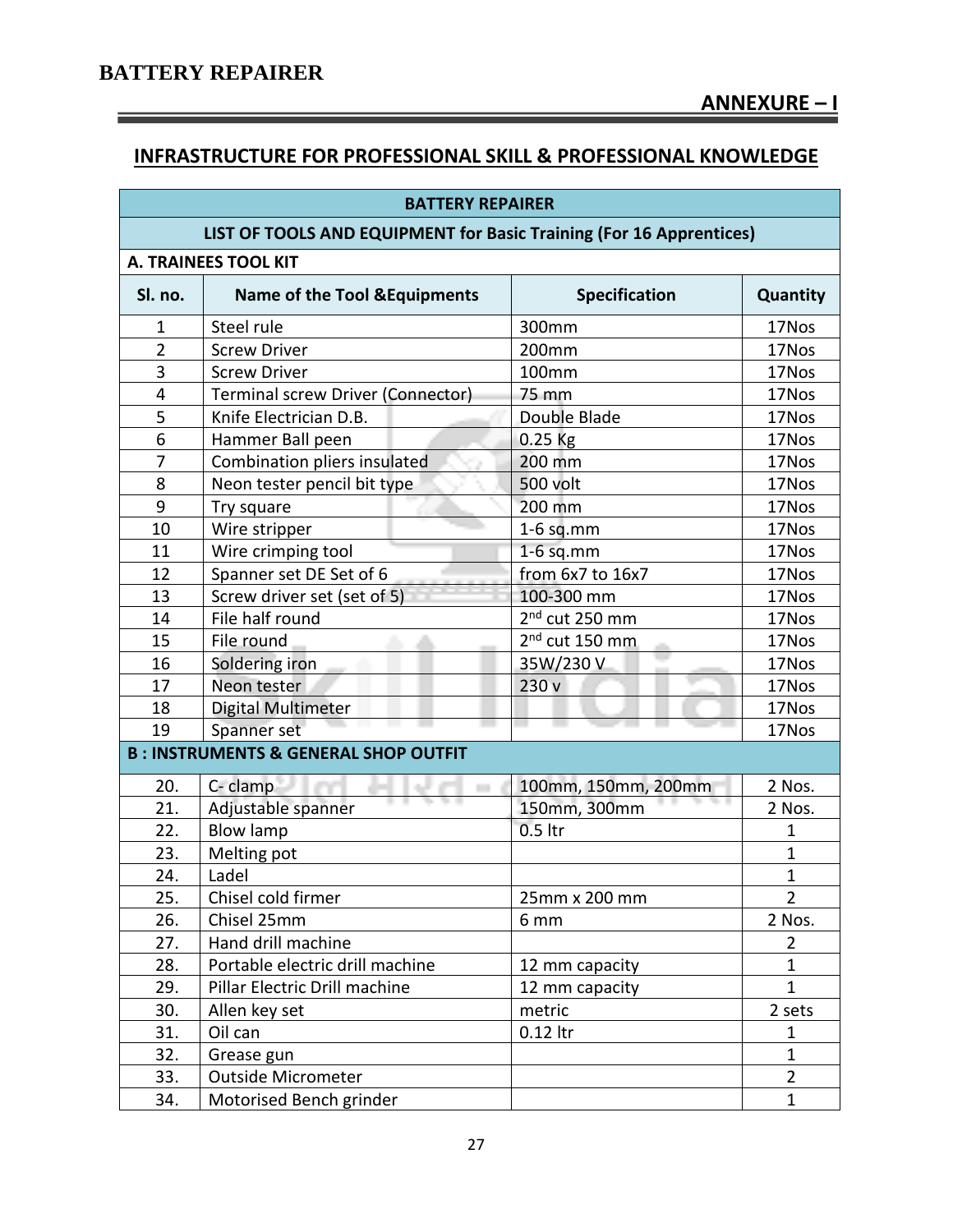| 35. | Rawl plug tool & bit                  |                            | 2 sets                  |
|-----|---------------------------------------|----------------------------|-------------------------|
| 36. | Pulley puller                         |                            | $\overline{2}$          |
| 37. | <b>Bearing puller</b>                 |                            | $\overline{2}$          |
| 38. | Pipe vice                             |                            | $\overline{2}$          |
| 39. | Thermo meter                          | 0-100 deg C                | $\mathbf{1}$            |
| 40. | Scissors blade                        | 150mm                      | $\overline{2}$          |
| 41. | Crimping tool                         | (28adjustable)             | 2 sets                  |
| 42. | Crimping tool for telephone/LAN cable |                            | $\overline{2}$          |
| 43. | Wire stripper                         | 20 Cm                      | $\overline{2}$          |
| 44. | Chisel cold flat                      | 12mm                       | $\overline{2}$          |
| 45. | Mallet hard wood                      | $0.5$ Kg                   | $\overline{2}$          |
| 46. | Mallet hard wood                      | 1 Kg                       | $\overline{2}$          |
| 47. | Hammer extractor type                 | , 0.4 Kg                   | $\overline{2}$          |
| 48. | Hacksaw frame                         | 200mm & 300mm              | 2 each                  |
| 49. | Try square                            | 150 mm blade               | $\overline{2}$          |
| 50. | Outside & inside divider calliper     |                            | 2 each                  |
| 51. | Pliers flat nose                      | 150mm                      | 4                       |
| 52. | Pliers round nose,<br>See             | 100 mm                     | $\overline{\mathbf{4}}$ |
| 53. | Tweezers,                             | 100mm                      | $\overline{4}$          |
| 54. | Snip straight & bent                  | 150mm                      | 2 each                  |
| 55. | Double ended spanner set metric       |                            | 2 sets                  |
| 56. | HSS drill bit set<br>420 000 000 000  | $(2-12mm)$                 | 4 sets                  |
| 57. | Plane, smoothing cutters              | 50mm                       | 2                       |
| 58. | Gauge, wire imperial                  |                            | $\overline{2}$          |
| 59. | File, flat                            | 200mm 2 <sup>nd</sup> cut  | 8                       |
| 60. | File half round                       | 200 mm 2 <sup>nd</sup> cut | 4                       |
| 61. | File round                            | 200mm 2 <sup>nd</sup> cut  | 4                       |
| 62. | File flat                             | 150mm rough                | 4                       |
| 63. | File flat                             | 250mm bastard              | 4                       |
| 64. | File flat                             | 250mm smooth               | $\overline{4}$          |
| 65. | File Rasp half round<br>e.            | 200 mm bastard             | 4                       |
| 66. | Soldering iron                        | 25 W, 65 W                 | 2 each                  |
| 67. | Copper bit soldering iron             | $0.25$ kg                  | 2                       |
| 68. | De-soldering gun                      |                            | 4                       |
| 69. | Hand vice                             | 50mm jaw                   | 4                       |
| 70. | Bench vice                            | 100mm jaw                  | 6                       |
| 71. | Pipe cutter to cut pipes              | upto 5cm dia               | $\overline{2}$          |
| 72. | Stock & die set                       | for 20mm to 50 mm GI pipe  | $\mathbf 1$             |
| 73. | Stock & dies conduit                  |                            | $\mathbf{1}$            |
| 74. | Ohm meter; series & shunt type        |                            | 2 each                  |
| 75. | Multimeter (analog)                   | 0-1000 M ohm, 2.5 to 500V  | $\overline{2}$          |
| 76. | Digital Multimeter                    |                            | 4                       |
| 77. | AC voltmeter                          | MI 0-500V                  | $\overline{2}$          |
| 78. | One pair of side cutting pliers       | 8 inch                     | $\mathbf{1}$            |
| 79. | DC milli Ammeter                      | 0-500 mA                   | $\mathbf{1}$            |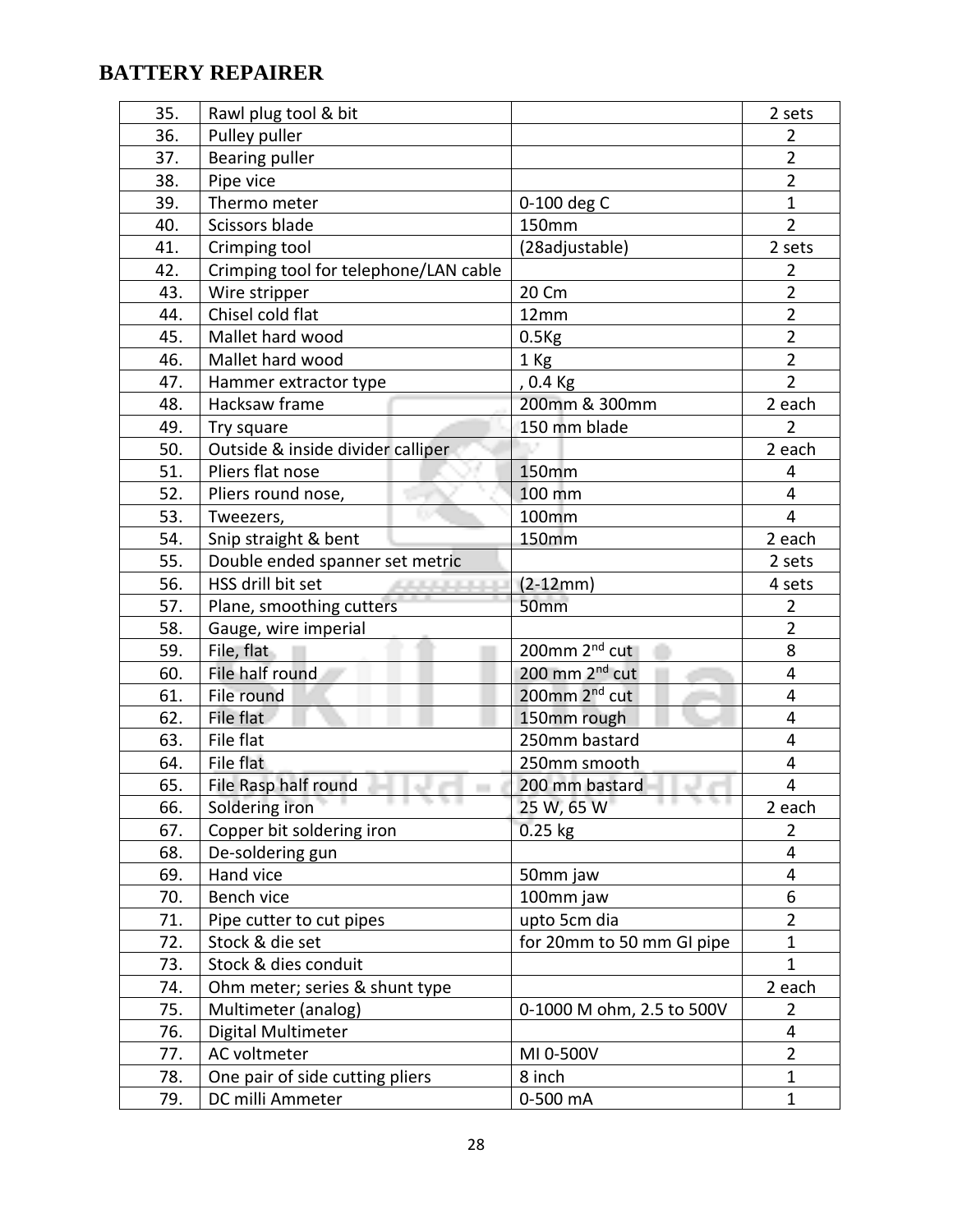| 80.  | Ammeter                                         | MC 0-5A, 0-25A           | 1 each         |
|------|-------------------------------------------------|--------------------------|----------------|
| 81.  | Ammeter                                         | DC 0-5A, 0-25A           | 1 each         |
| 82.  | Rubber apron                                    |                          | 02             |
| 83.  | Pair of rubber sleeve protectors                |                          | 10             |
| 84.  | Battery turntable                               |                          | $\mathbf 1$    |
| 85.  | Open-end wrench                                 |                          | $\mathbf{1}$   |
| 86.  | Center punch                                    |                          | $\overline{2}$ |
| 87.  | Hydrometer                                      |                          | 5              |
| 88.  | DC power supply                                 | 0-30V, 2 Amp             | $\overline{2}$ |
| 89.  | Rheostats                                       | 0-1 ohm 5A, 0-10 ohm 5A, | 1 each         |
| 90.  | Cans of asphaltum paint                         |                          | 1              |
| 91.  | D.C.Voltmeter                                   |                          | $\overline{2}$ |
| 92.  | <b>AVO Meter</b>                                |                          | $\mathbf{1}$   |
| 93.  | Tong tester / clamp meter                       | 0-100 A, AC              | $\mathbf{1}$   |
| 94.  | Meggar                                          | 500V                     | $\mathbf{1}$   |
| 95.  | Rubber gloves                                   | 1000V                    | 2 pairs        |
| 96.  | Oscilloscope                                    | dual trace, 30 MHz       | 1              |
| 97.  | <b>Function Generator</b>                       |                          | $\mathbf{1}$   |
| 98.  | Set of reamers                                  |                          | $\mathbf{1}$   |
| 99.  | Wood Saw,                                       | 250 mm                   | $\mathbf 1$    |
| 100. | <b>Tenon Saw</b>                                |                          | $\mathbf{1}$   |
| 101. | <b>Battery carrier</b><br>المرتب والرابع والرام | <b>TELEVISION</b>        | $\mathbf{1}$   |
| 102. | Set of hollow reamers                           |                          | $\overline{2}$ |
| 103. | Lead lined box for storing separators           |                          | $\mathbf{1}$   |
| 104. | All types C.F.L. lamp sets                      | 5W, 15W, 25W             | 2 each         |
| 105. | Distilled Water                                 |                          | 20 liter       |
| 106. | Work Bench with vice                            |                          | $\overline{2}$ |
| 107. | Iron racks                                      |                          | $\overline{2}$ |
| 108. | Bins for battery parts                          |                          | 10             |
| 109. | Set of reamers                                  |                          | 1              |
| 110. | Wood Saw,                                       | 250 mm                   | $\mathbf{1}$   |
| 111. | <b>Rubber Mats</b><br><b>The Sheets</b>         |                          | As             |
|      | <b>C: GENERAL MACHINERY INSTALLATIONS</b>       |                          |                |
| 1.   | Wheat stone Bridge.                             |                          | $\mathbf{1}$   |
| 2.   | Battery (different type)                        | 12V, 75Ah                | 2 Each         |
| 3.   | <b>Battery Charger</b>                          | 15V, constant voltage    | 1              |
| 4.   | Solar street light lamp set                     | 12v, 18 / 24 watts       | 1 each         |
| 5.   | Lead welding outfit                             |                          | 1              |
| 6.   | Transformer single phase                        | 1 K.V.A. 250/110 v       | $\overline{2}$ |
| 7.   | Transformer Three phase (oil cooled)            | 5 K.V.A. 440/220 v       | $\mathbf{1}$   |
| 8.   | Autotransformer Single phase                    | 0-300V 1kVA              | $\overline{2}$ |
| 9.   | Autotransformer Three phase                     | 0-500V 1kVA              | $\mathbf{1}$   |
| 10.  | <b>Current transformer</b>                      | 10/1, 20/1,30/1,50/5,    | 1 each         |
| 11.  | Potential transformer                           | 220/110, 300/110,        | 1 each         |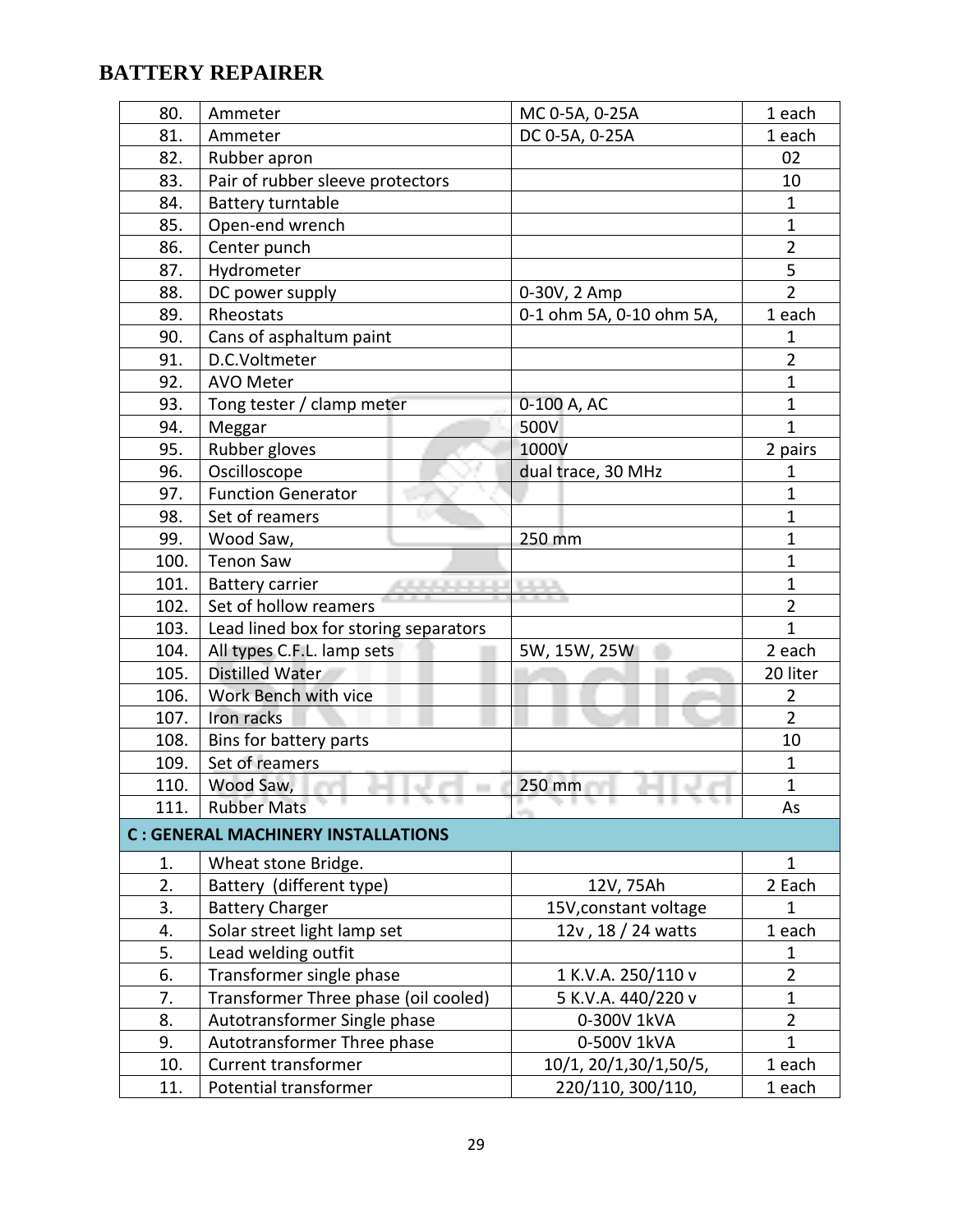| 12. | Miniature circuit breaker(MCB)       | 220V/ 6 Amps                |  |
|-----|--------------------------------------|-----------------------------|--|
| 13. | Earth leakage circuit breaker (ELCB) | 220V/25mA                   |  |
|     |                                      |                             |  |
| 14. | <b>Braze Welding set</b>             |                             |  |
| 15. | <b>Battery steamer</b>               |                             |  |
| 16. | Cadmium test set                     |                             |  |
| 17. | High rate discharge testers          |                             |  |
| 18. | <b>Battery Charger</b>               | constant Current controlled |  |



# Skill India कौशल भारत-कुशल भारत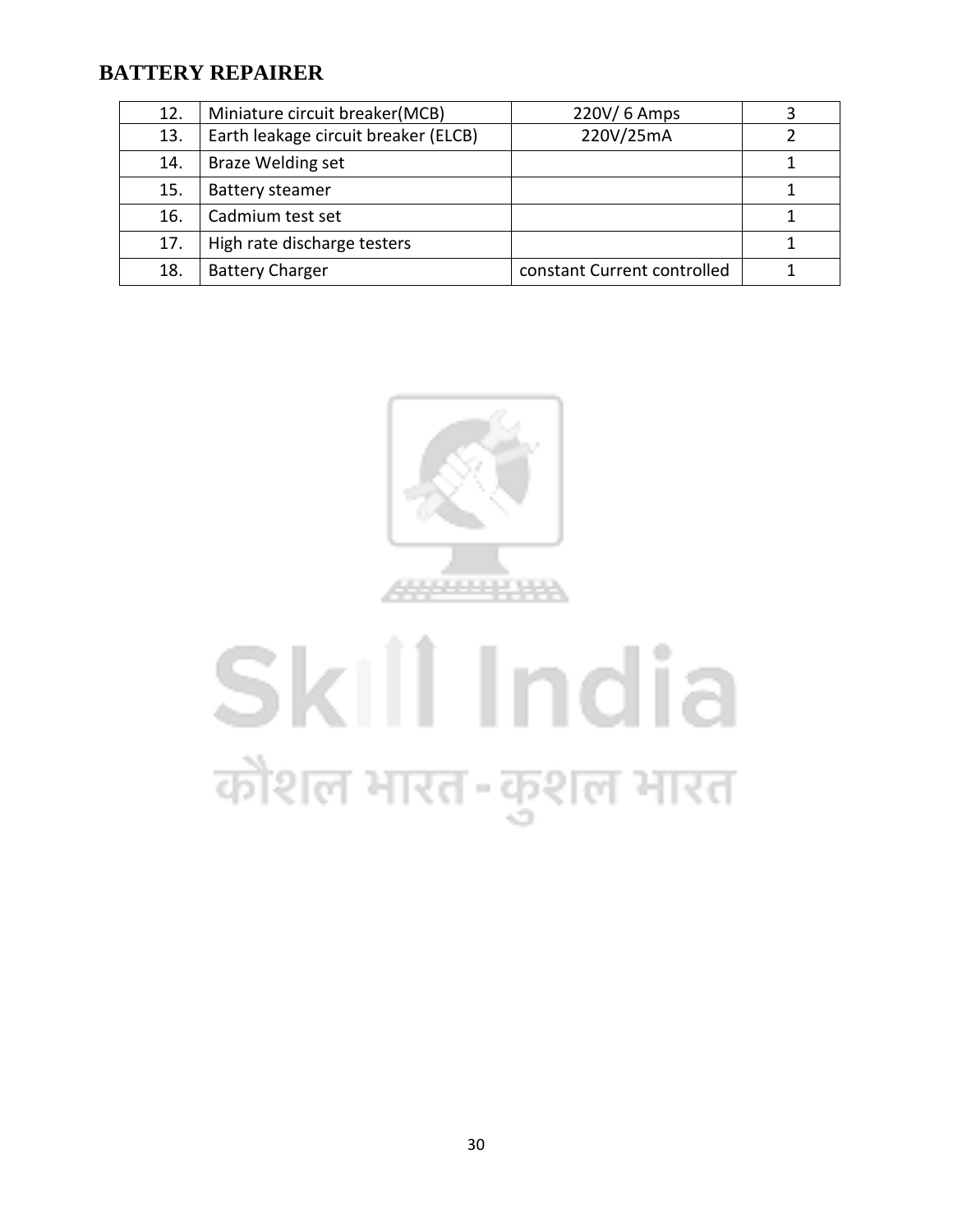#### **INFRASTRUCTURE FOR WORKSHOP CALCULATION & SCIENCE AND ENGINEERING DRAWING**

#### **TRADE: BATTERY REPAIRER**

#### **LIST OF TOOLS& EQUIPMENTS FOR -16 APPRENTICES**

**1) Space Norms** : 45 Sq.m.(For Engineering Drawing)

**2) Infrastructure:** 

| <b>A: TRAINEES TOOL KIT:-</b> |                                    |                      |             |  |  |  |  |  |  |  |  |
|-------------------------------|------------------------------------|----------------------|-------------|--|--|--|--|--|--|--|--|
| SI.<br>No.                    | Name of the items                  | <b>Specification</b> | Quantity    |  |  |  |  |  |  |  |  |
| 1.                            | Draughtsman drawing instrument box | As per standard      | 17set       |  |  |  |  |  |  |  |  |
| 2.                            | Set square celluloid 45°           | (250 X 1.5 mm)       | 17set       |  |  |  |  |  |  |  |  |
| 3.                            | Set square celluloid 30°-60°       | (250 X 1.5 mm)       | 17set       |  |  |  |  |  |  |  |  |
| 4.                            | Mini drafter                       | As per standard      | 17set       |  |  |  |  |  |  |  |  |
| 5.                            | Drawing board IS: 1444             | (700mm x500 mm)      | 17set       |  |  |  |  |  |  |  |  |
|                               | <b>B: Furniture Required</b>       |                      |             |  |  |  |  |  |  |  |  |
| SI.<br>No.                    | Name of the items                  | <b>Specification</b> | Quantity    |  |  |  |  |  |  |  |  |
|                               |                                    |                      |             |  |  |  |  |  |  |  |  |
| $\mathbf 1$                   | <b>Drawing Board</b>               | As per standard      | 16          |  |  |  |  |  |  |  |  |
| $\overline{2}$                | Models : Solid & cut section       | As per standard      | as required |  |  |  |  |  |  |  |  |
| 3                             | Drawing Table for trainees         | As per standard      | as required |  |  |  |  |  |  |  |  |
| 4                             | Stool for trainees                 | As per standard      | as required |  |  |  |  |  |  |  |  |
| 5                             | Cupboard (big)                     | As per standard      | 01          |  |  |  |  |  |  |  |  |
| 6                             | White Board                        | (Size: 8ft. x 4ft.)  | 01          |  |  |  |  |  |  |  |  |
| 7                             | <b>Trainer's Table</b>             | As per standard      | 01          |  |  |  |  |  |  |  |  |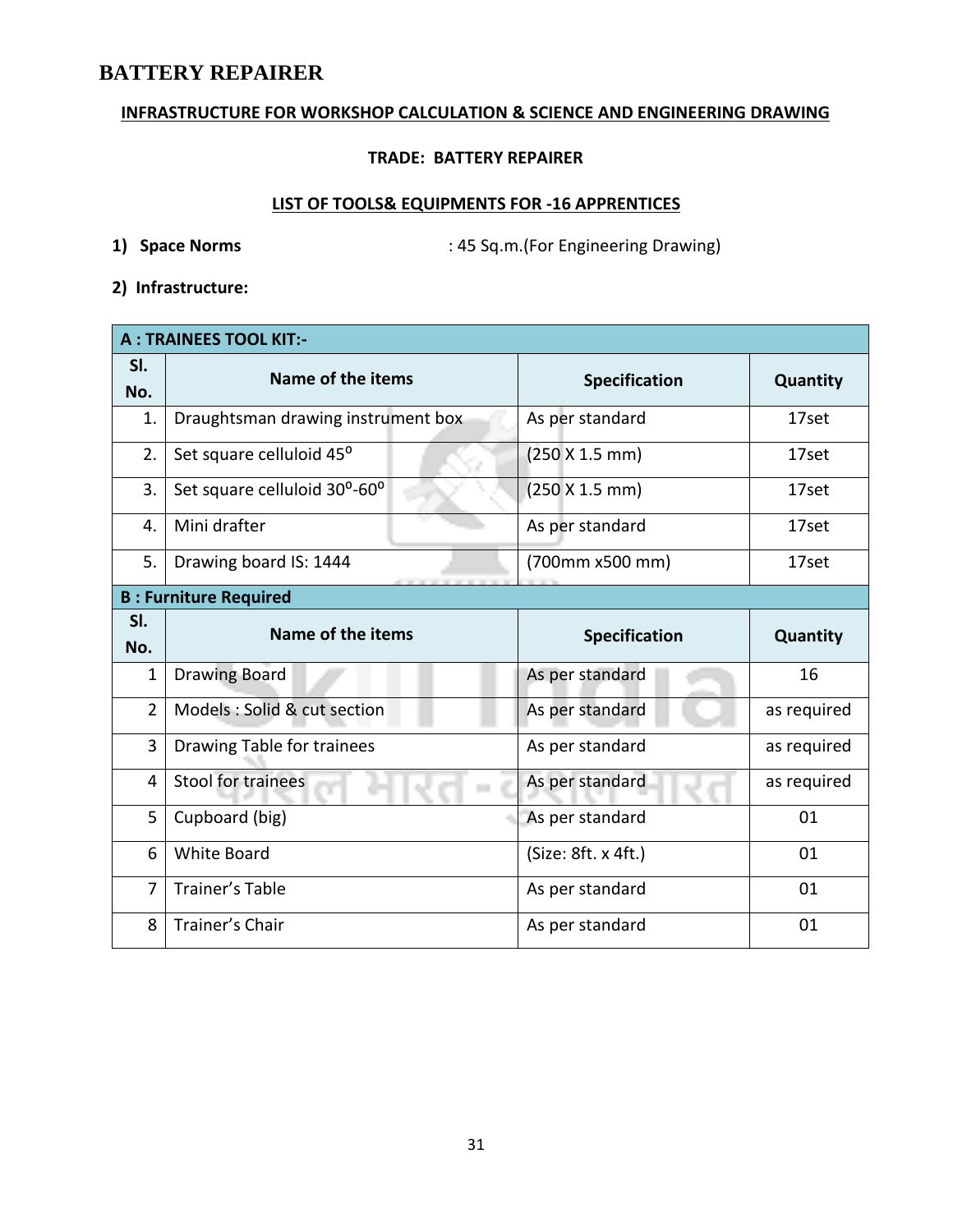| <b>TOOLS &amp; EQUIPMENTS FOR EMPLOYABILITY SKILLS</b> |                                                                                                                                                          |          |  |  |  |  |  |  |
|--------------------------------------------------------|----------------------------------------------------------------------------------------------------------------------------------------------------------|----------|--|--|--|--|--|--|
| SI.<br>No.                                             | <b>Name of the Equipment</b>                                                                                                                             | Quantity |  |  |  |  |  |  |
| 1.                                                     | Computer (PC) with latest configurations and Internet connection with<br>standard operating system and standard word processor and<br>worksheet software | 10 Nos.  |  |  |  |  |  |  |
| 2.                                                     | <b>UPS - 500VA</b>                                                                                                                                       | 10 Nos.  |  |  |  |  |  |  |
| 3.                                                     | lScanner cum Printer                                                                                                                                     | 1 No.    |  |  |  |  |  |  |
| 4.                                                     | Computer Tables                                                                                                                                          | 10 Nos.  |  |  |  |  |  |  |
| 5.                                                     | Computer Chairs                                                                                                                                          | 20 Nos.  |  |  |  |  |  |  |
| 6.                                                     | <b>LCD Projector</b>                                                                                                                                     | 1 No.    |  |  |  |  |  |  |
| 7.                                                     | White Board 1200mm x 900mm                                                                                                                               | 1 No.    |  |  |  |  |  |  |
|                                                        |                                                                                                                                                          |          |  |  |  |  |  |  |

*Note: - Above Tools & Equipments not required, if Computer LAB is available in the institute.*

# Skill India कौशल भारत-कुशल भारत

**ARMANIA**